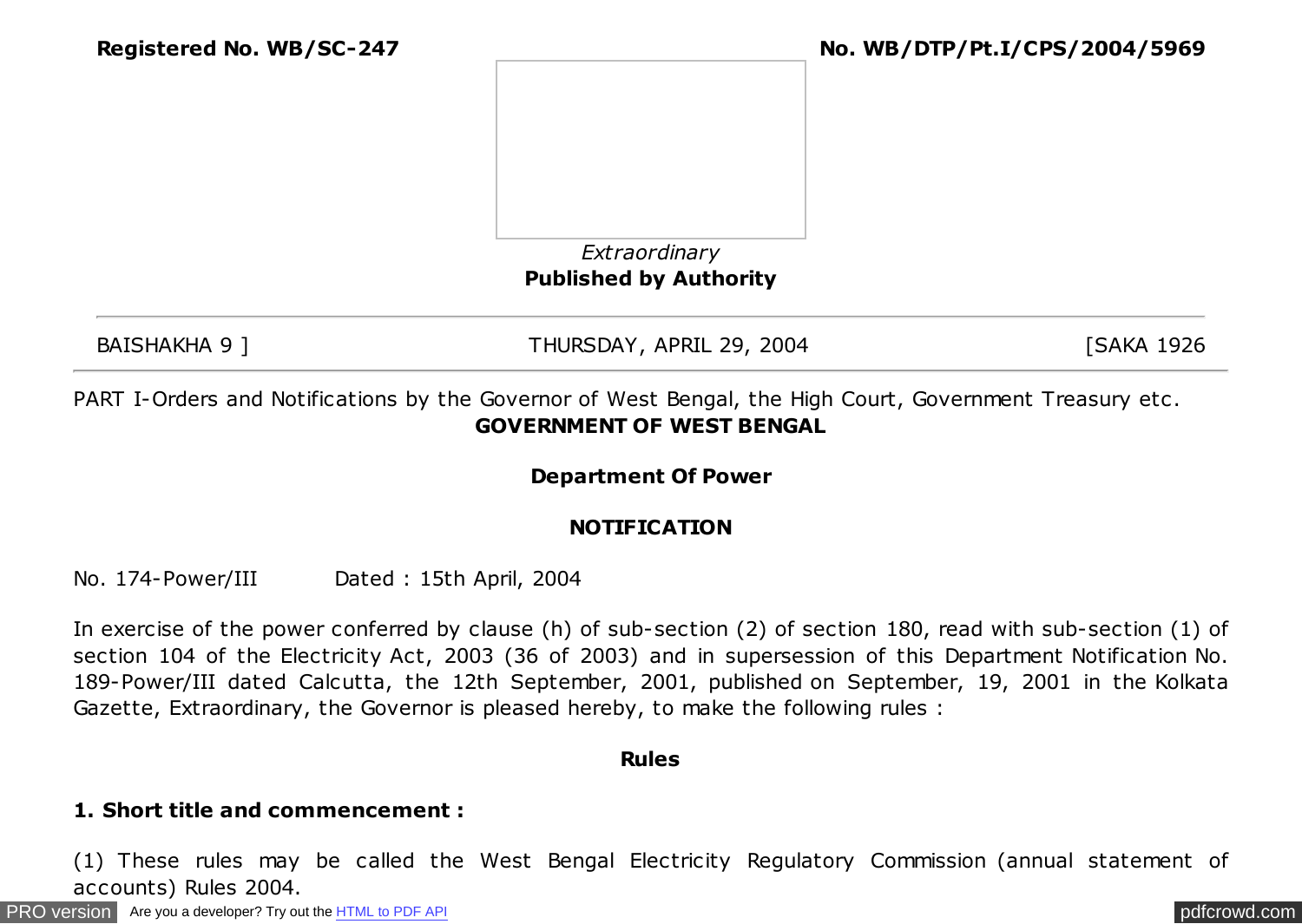(2) They shall come into force on the date of their publication in the Official Gazette.

### **2. Definitions :**

(1) In these rules, unless the context otherwise requires -

(a) "the Act" means the Electricity Act 2004 (36 of 2003);

(b) "Annexure" means an Annexure appended to these rules;

(c) "annual statement of accounts" means the annual statement of accounts as prepared under rule5;

(d) "Commission" means the West Bengal Electricity Regulatory Commission constituted under sub-section (1) of section 82 of the Act;

(e) "financial year" means a period of twleve calendar months ending on the 31st day of March of every year;

(f) "Schedule" means a schedule under an Annexure;

(g) "statement" means a statement forming part of the annual statement of acconts;

(2) Words and expeessions used, and not defined in these rules, but defined in the Act, shall have the same meanings as respectively assigned to them in the Act.

#### **3. Acconting Period :**

The accounting period for which the annual accounts have to be prepared by the Commission shall be a period of twelve calendar months ending on the 31st day of March of every year.

#### **4. Preparation and submission of annual statement of accounts :**

The annual statement of accounts of the Commission shall be prepared within three months from the end of every financial year and shall be forwarded to the STate Government immediately after certification by the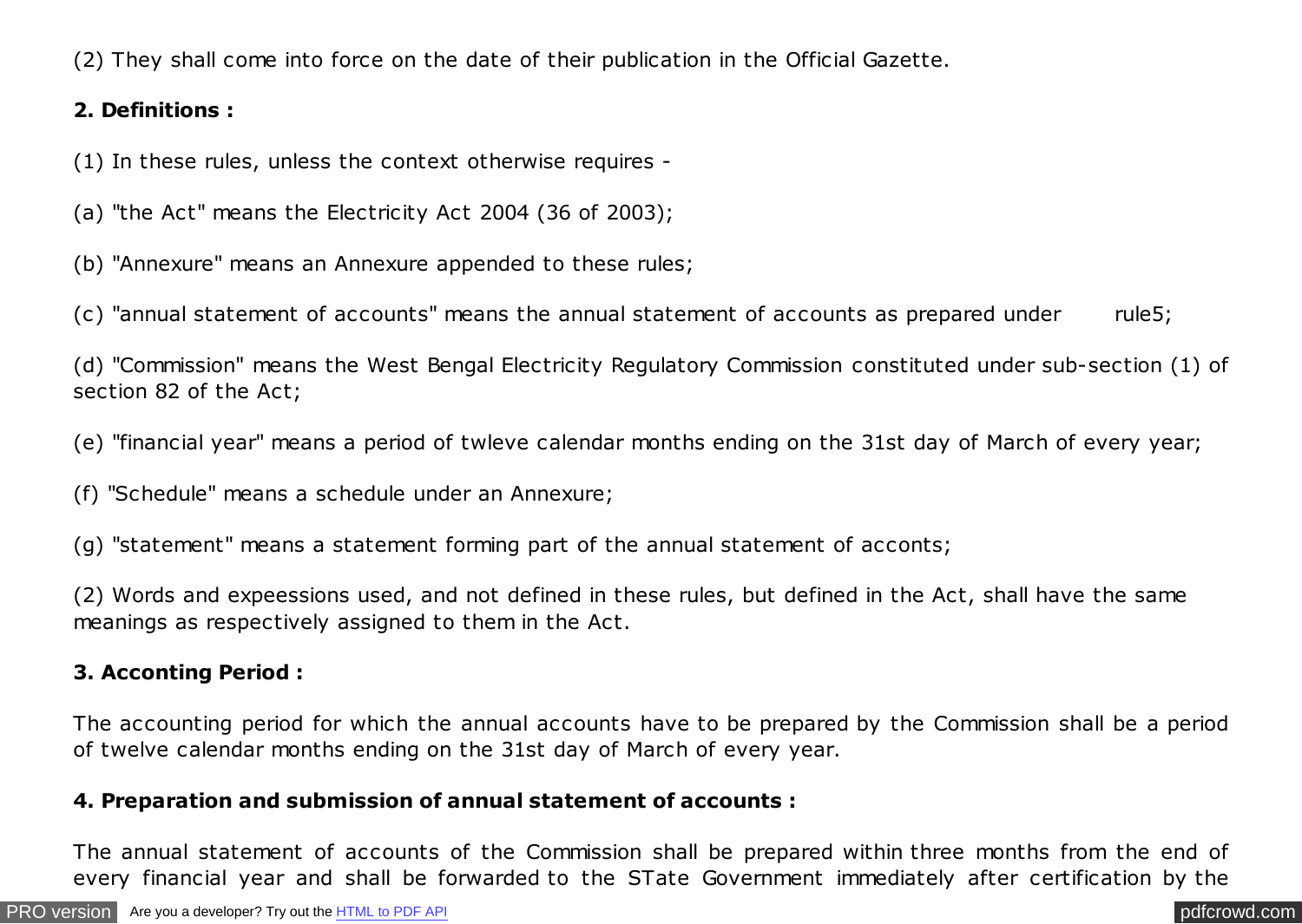Comtroller and Auditor General or his authorized representative under sub-section (4) of section 104 of the Act for laying before the State Legislature.

## **5. Forms and contents of the annual statement of acclunts :**

(1) The annual statement of accounts of the Commission shall consist of the following statement of accounts :

(a) Receipts and Payments Accounts in such form as specified in Annexure I;

(b) Income and Expenditure Accounts in such form as specified in Annexure II;

and

(c) Balance Sheet in such form as specified in Annexure III.

(2) The Receipts and Payments Accounts, Income and Expenditure Accounts, and Balance Sheet forming part of the Annual Statement of Accounts of the Commission shall contain Schedule X, Y, Schedule X1Y1 and Schedule 1 to 5 and A to J respectively.

#### **6. Accounting registers and records :**

The Commission shall maintain the registers and records as specified in Annexure IV for all financial transactions in the office of the Commission.

The formats of the registers and records shall be according to the prescribed formats of the State Government where specific formats have not been specified in these rules.

### **7. Adoption of the annual statement of accounts by the Commission :**

(1) The annual statement of accounts of the Commission shall be considered and initially adopted by the Commission before their submission for audit to the Comptroller and Auditor General of India or to any other person appointed by him on his behalf.

(2) The annual statement of accounts as aforesaid shall, after completion of the audit and after inforporating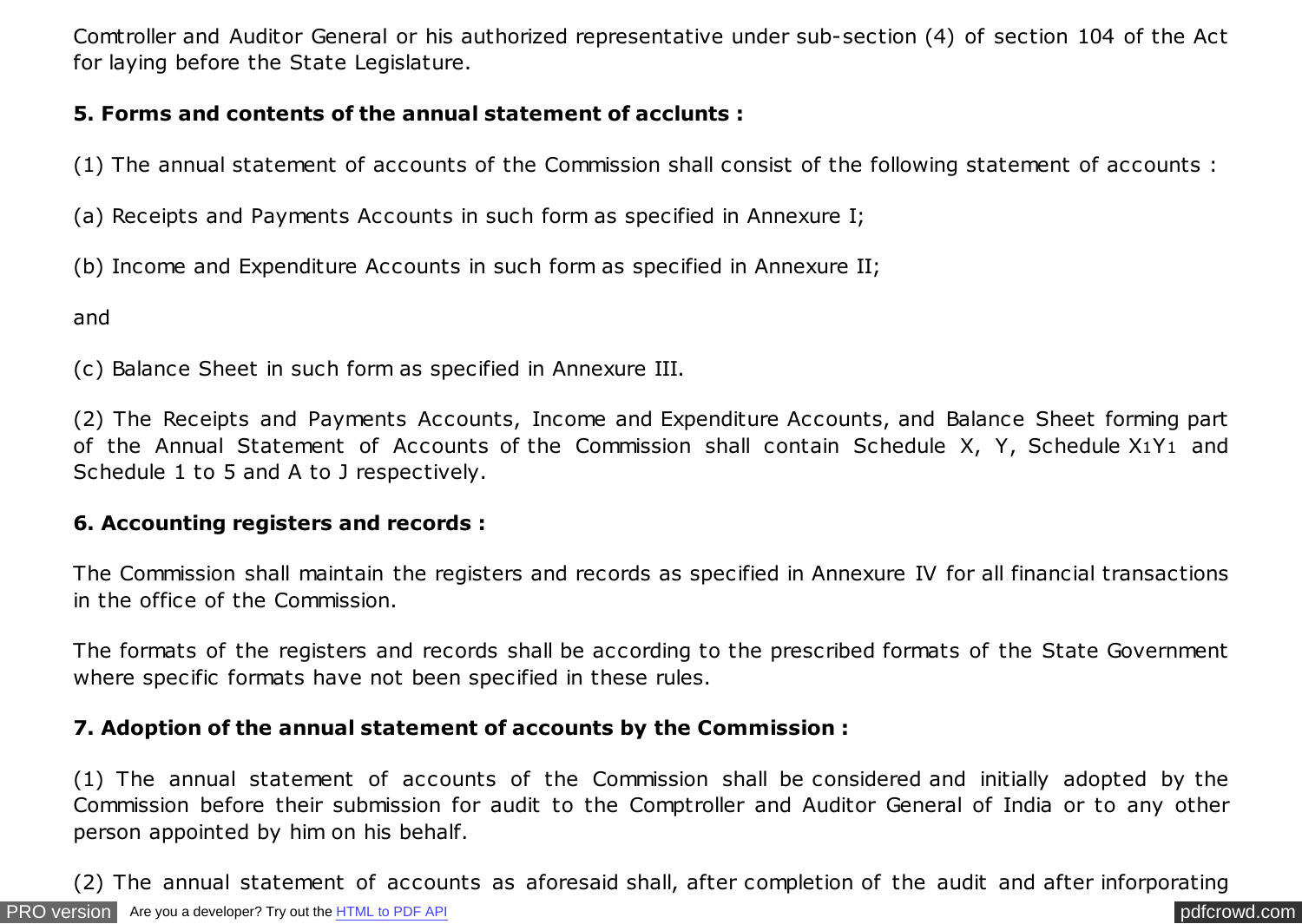therin any changes necessitated to be considered, be adopted by the Commission.

### **ANNEXURE I**

(See Rule 5)

Receipts and Payments Accounts for the year ended 31st March ..................

| Dr.                      |                     |                                                       |               |                                 |                          |                          | Cr.                                                          |               |                               |
|--------------------------|---------------------|-------------------------------------------------------|---------------|---------------------------------|--------------------------|--------------------------|--------------------------------------------------------------|---------------|-------------------------------|
| $ $ Previous $ $<br>Year | To                  | <b>Receipt</b>                                        | Amount<br>Rs. | <b>Total</b><br> Amount <br>Rs. | $ $ Previous $ $<br>Year | <b>By</b>                | <b>Payments</b>                                              | Amount<br>Rs. | <b>Total</b><br>Amount<br>Rs. |
| Rs.                      |                     |                                                       |               |                                 | Rs.                      |                          |                                                              |               |                               |
|                          | 1.                  | Opening Balance                                       |               |                                 |                          | 1                        | Establishment<br>charges<br> and <br>$ $ (Schedule X)        |               |                               |
|                          | Cash in Hand<br>(i) |                                                       |               |                                 |                          | (i)                      | Pay and allowances                                           |               |                               |
|                          |                     | (ii)   Cash at Bank                                   |               |                                 |                          | (i)                      | Wages                                                        |               |                               |
|                          | 2.                  | Grants-in-aid<br>  from Government <br>of West Bengal |               |                                 |                          | (iii)                    | for<br>Remuneration<br>professional<br>and<br>other services |               |                               |
|                          | 3.                  | Receipts of the<br>Commission                         |               |                                 |                          | (iv)                     | and <br>Leave salary<br>Pension Contribution                 |               |                               |
|                          | (i)                 | from<br>Receipts<br>investments :                     |               |                                 |                          | $\mathsf{V}(\mathsf{v})$ | Travel Expenses<br>$ $ (Schedule Y)                          |               |                               |
|                          |                     | Investment<br>(a)<br>encashed                         |               |                                 |                          |                          | (a) Domestic Travel                                          |               |                               |
|                          |                     | $\sqrt{N}$ Tatagash                                   |               |                                 |                          |                          |                                                              |               |                               |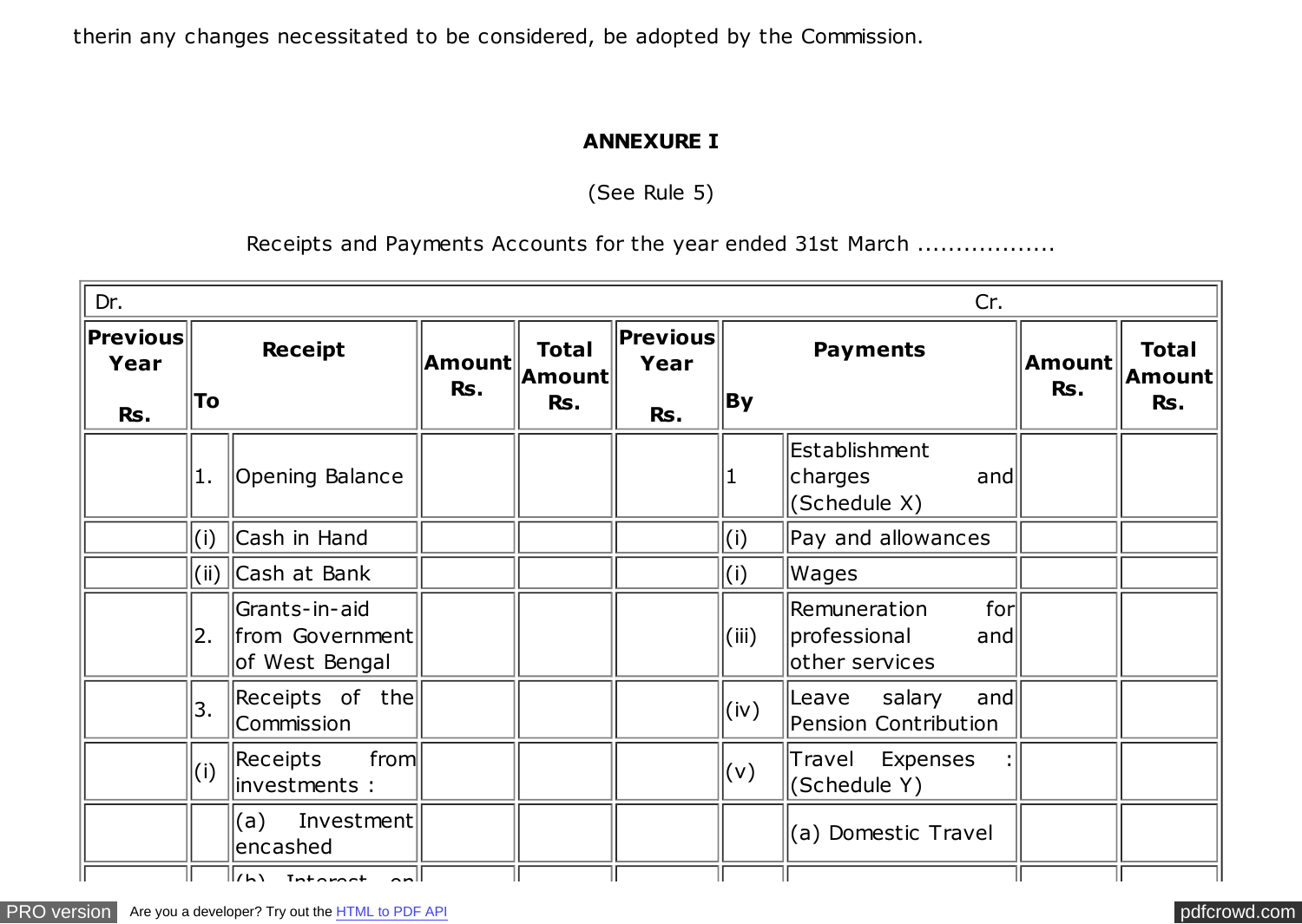|       | $  (D)$ interest<br> O[1] <br>Investment                         |                           | $(b)$ Foreign Travel                           |  |
|-------|------------------------------------------------------------------|---------------------------|------------------------------------------------|--|
| (iii) | of<br>Recovery<br>and<br>lloans<br>from<br>advances<br>employees |                           | Travel<br>(c)<br>Leave<br>concession           |  |
|       | (iii) Other receipts                                             | $\mathsf{(vi)}$           | Honorarium                                     |  |
|       | $\ $ (a) Commission                                              | $\mathsf{(vii)}$          | Overtime allowances                            |  |
|       | (b) Fees, fines<br>and penalty                                   | (viii)                    | Medical and<br>health<br>care facilities       |  |
|       | $(c)$ Interest on<br>Cash at Bank                                | $\mathsf{l}(\mathsf{ix})$ | Bonus                                          |  |
|       | (d) Interest on<br>loans<br> and <br>Advances<br>to<br>employees | (x)                       | Other establishment<br>charges                 |  |
|       | (e) Miscellaneous<br>receipts                                    | 2.                        | Administrative<br>and<br>other office Expenses |  |
|       |                                                                  | (i)                       | Meeting/ Conference<br>etc. Charges            |  |
|       |                                                                  | (i)                       | Telephone and<br>Fax<br>expenses               |  |
|       |                                                                  | (iii)                     | $\parallel$ (a) Rent                           |  |
| 4.    | Deposit receipts                                                 |                           | $(b)$ Rates and taxes                          |  |
| (i)   | Security Deposit                                                 | (iv)                      | News<br>papers<br>Periodicals                  |  |
|       | $\Vert$ (ii) $\Vert$ Earnest<br>money<br>deposit                 | (v)                       | Advertisement<br>Periodicals                   |  |
|       |                                                                  |                           | 11n <u>aataa</u> a<br>الممم                    |  |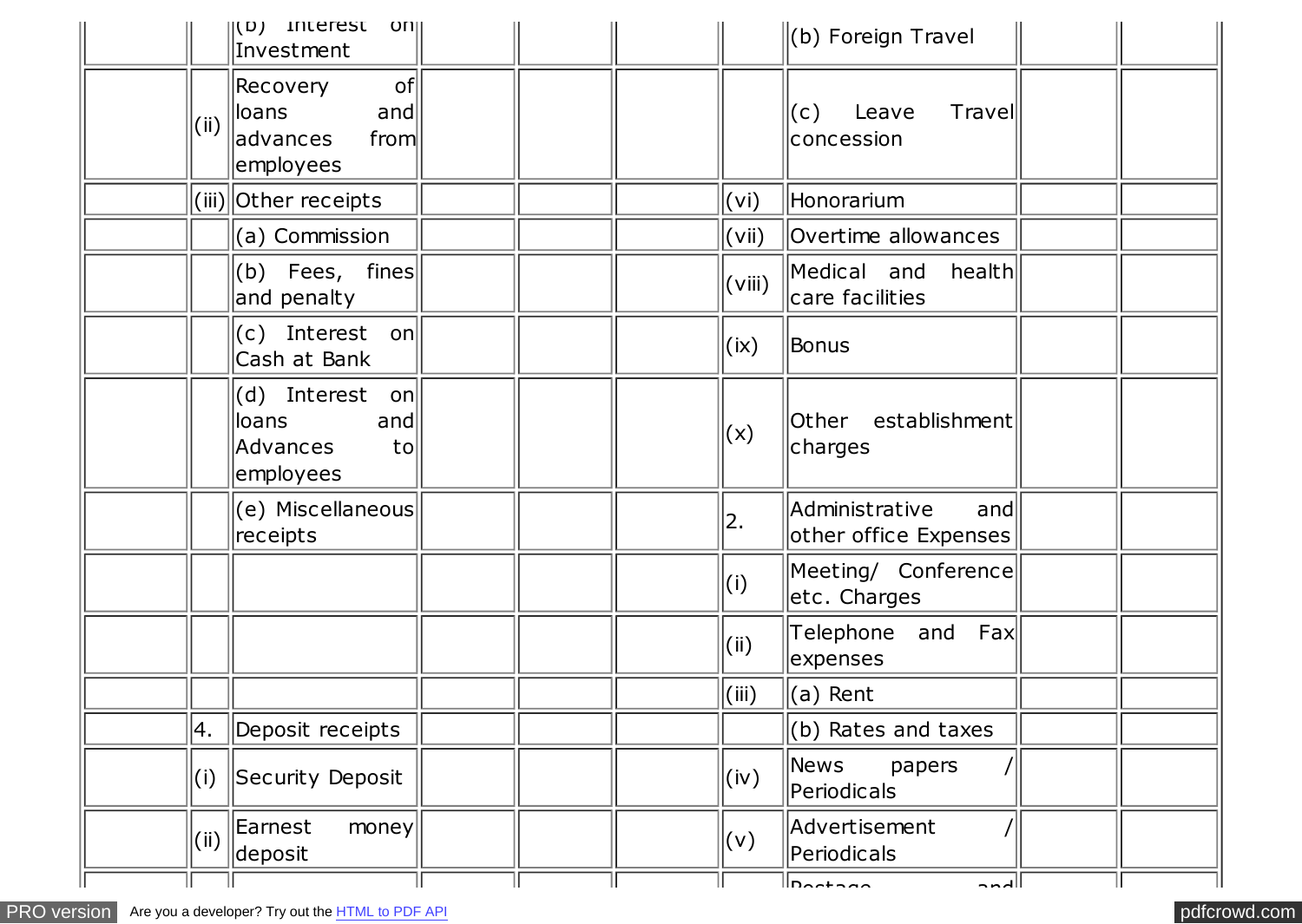|    | $\ $ (iii) $\ $ Other Deposit                                                    | $\ $ (vi)                                       | <b>Ilrostage</b><br>d  u                  |  |
|----|----------------------------------------------------------------------------------|-------------------------------------------------|-------------------------------------------|--|
|    |                                                                                  |                                                 | Telegrams                                 |  |
| 5. | Remittance<br>other<br>$\parallel$ receipts<br>than recoveries<br>from Pay bills | (vii)                                           | Stationery                                |  |
|    |                                                                                  | (viii)                                          | Licences                                  |  |
|    |                                                                                  | $\vert$ (ix)                                    | Printing                                  |  |
|    |                                                                                  | (x)                                             | Publications                              |  |
|    |                                                                                  | (xi)                                            | <b>Electricity Charges</b>                |  |
|    |                                                                                  | (xii)                                           | Petrol                                    |  |
|    |                                                                                  | (xiii)                                          | Vehicle hire charges                      |  |
|    |                                                                                  | (xiv)                                           | Legal expenses                            |  |
|    |                                                                                  | (xv)                                            | Hospitality expenses                      |  |
|    |                                                                                  |                                                 | (xvi) Audit Fee                           |  |
|    |                                                                                  | (xvii)                                          | Repair<br>and<br>Maintenanfe              |  |
|    |                                                                                  |                                                 | (a) Office Building                       |  |
|    |                                                                                  |                                                 | (b) Machinery<br> and <br>Equipments      |  |
|    |                                                                                  |                                                 | Furniture<br>(c)<br>and<br>Fittings       |  |
|    |                                                                                  |                                                 | (d) Vehicles                              |  |
|    |                                                                                  |                                                 | $\vert$ (xviii) $\vert$ Training expenses |  |
|    |                                                                                  | (xix)                                           | Miscellaneous<br>expenses                 |  |
|    |                                                                                  | $\ _{\ell_{\mathcal{M}}\setminus\mathcal{N}}\ $ | $\parallel$ General<br>Insurances         |  |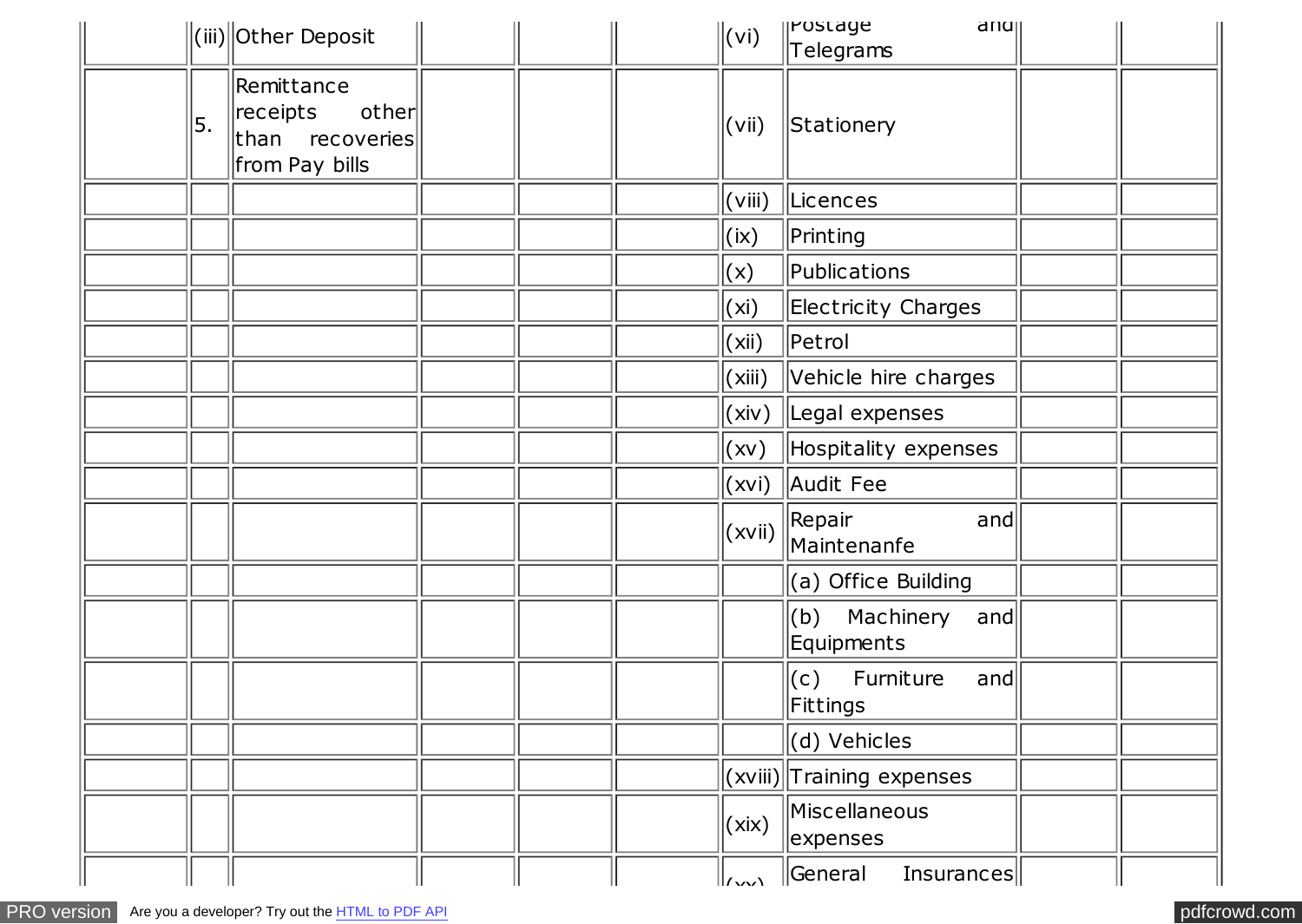|  |  |  | (XX)                     | <i>Charges</i>                                             |  |
|--|--|--|--------------------------|------------------------------------------------------------|--|
|  |  |  | (xxi)                    | Members' (Meetings)<br>$\parallel$ fees                    |  |
|  |  |  |                          | $(xxi)$ Consultancy fees :                                 |  |
|  |  |  | 3.                       | Non<br>recurring<br>expenditure :                          |  |
|  |  |  | (i)                      | Lands and buildings                                        |  |
|  |  |  | (iii)                    | Motor Vehicles                                             |  |
|  |  |  | (iii)                    | $\parallel$ Furniture and Fixtures $\parallel$             |  |
|  |  |  | (iv)                     | Equipment<br> and <br>Machinery                            |  |
|  |  |  | (v)                      | $ Xerox \t/$<br>Duplicating<br>Machine                     |  |
|  |  |  | $(\mathsf{v}\mathsf{i})$ | $\left\vert \right\vert$ Type-writer machines $\left\vert$ |  |
|  |  |  | (vii)                    | Books<br> and <br>Publications                             |  |
|  |  |  | $\mathsf{(viii)}$        | $\parallel$ Fax machine                                    |  |
|  |  |  | (ix)                     | Telephone installation                                     |  |
|  |  |  | 4.                       | Investments                                                |  |
|  |  |  | 5.                       | Advances to Staff :                                        |  |
|  |  |  | (i)                      | $\parallel$ House<br><b>Building</b><br>Advance            |  |
|  |  |  | (i)                      | Motor Car / Motor<br>$Cycle$ /<br>Scooter<br>advance       |  |
|  |  |  | (iii)                    | Personal<br>Computer<br>Advance                            |  |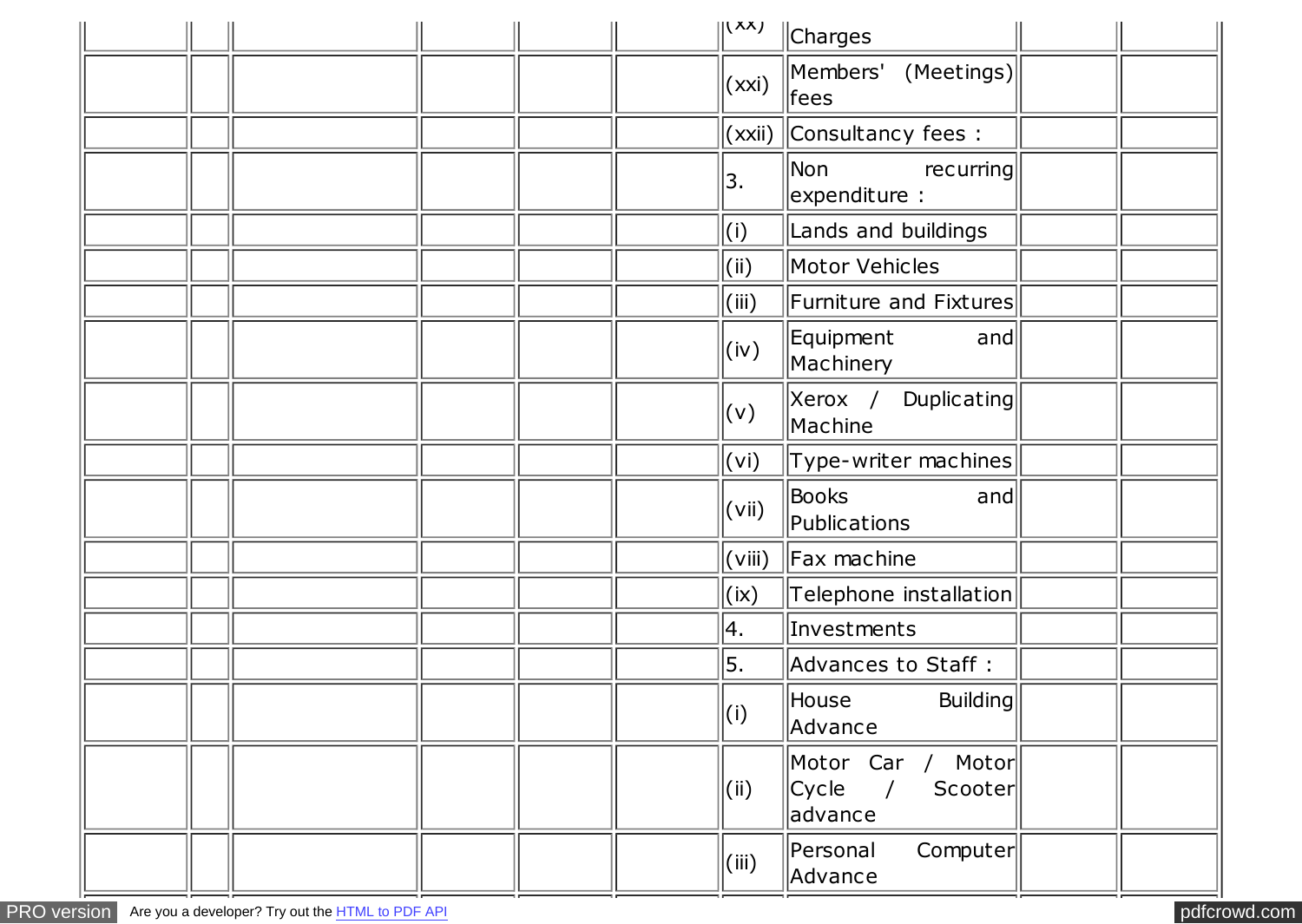|  | $\Vert$ (iv)     | Cycle advance                                                                  |  |
|--|------------------|--------------------------------------------------------------------------------|--|
|  | $\  (v) \ $      | Festival advance                                                               |  |
|  | $\ $ (vi)        | Others<br>be<br>to<br>specified                                                |  |
|  | 16.              | Contingent advance :                                                           |  |
|  | $\parallel$ (i)  | Advance for work                                                               |  |
|  | $\parallel$ (ii) | Advance for purchase                                                           |  |
|  | 17.              | Deposits payments<br>(particulars<br> o <br>deposits is to<br>be<br>indicated) |  |

### **ANNEXURE II**

(See Rule 5)

Income and Expenditure Accounts for the year ended 31st March ..................

| ∥Dr.                            |            |                                                |                      |                                      | Cr.                            |                      |                                                                   |  |  |  |
|---------------------------------|------------|------------------------------------------------|----------------------|--------------------------------------|--------------------------------|----------------------|-------------------------------------------------------------------|--|--|--|
| $ $ Previous $ $<br>Year<br>Rs. | SI.<br>No. | <b>Expenditure</b>                             | <b>Amount</b><br>Rs. | <b>Total</b><br><b>Amount</b><br>Rs. | <b>Previous</b><br>Year<br>Rs. | <b>Amount</b><br>Rs. | <b>Total</b><br><b>Amount</b><br>Rs.                              |  |  |  |
|                                 | IA.        | Establishment<br>$\ $ charges<br>(Schedule X1) |                      |                                      |                                |                      | Grants-in-aid<br>  from<br>  Government<br>West<br>∣lof<br>Bengal |  |  |  |

[PRO version](http://pdfcrowd.com/customize/) Are you a developer? Try out th[e HTML to PDF API](http://pdfcrowd.com/html-to-pdf-api/?ref=pdf) [pdfcrowd.com](http://pdfcrowd.com)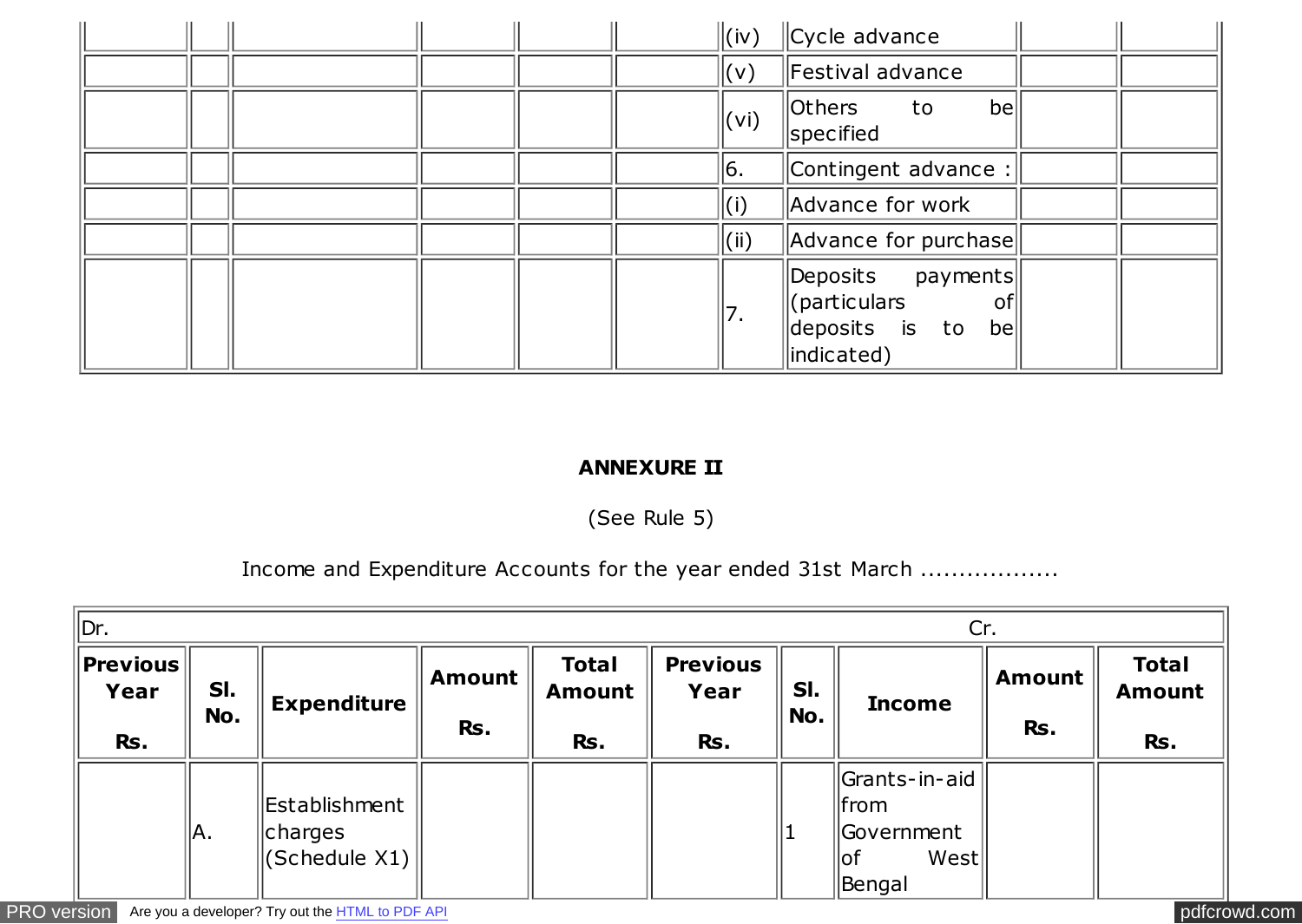| 1. | Pay<br> and <br>Allowances                                        |  |     | Add: Grants-<br>in-aid<br>receivable |  |
|----|-------------------------------------------------------------------|--|-----|--------------------------------------|--|
| 2. | Wages                                                             |  |     | Total                                |  |
| 3  | Remuneration<br>lfor<br>professional<br>other<br> and<br>services |  |     | Less: Amount<br>capitalised          |  |
| 4  | (a)<br>Leave<br>Salary<br>and<br>Pension<br>Contribution          |  |     | Net Total :                          |  |
|    | $(b)$ Gratuity<br>(including)<br>for<br>provions<br>gratuity)     |  | 2.  | Interest<br>on<br>Investment         |  |
| 5. | Travel<br>expenses<br>$ $ (Schedule Y1) $ $                       |  | 3.  | Interest on<br>Csh at Bank           |  |
|    | $(a)$ Foreign<br>travels                                          |  | 4.  | Commission /<br>Fees                 |  |
|    | $(b)$ Domestic<br>$\ $ travels                                    |  | 5.  | Miscellaneous<br>receipts :          |  |
|    | (C)<br>Leave<br>travel<br>concession                              |  | (i) | Sale of old<br>newspapers<br>etc.    |  |
| 6. | Honorarium                                                        |  | (i) | Sale<br> o f <br>Tender Paper        |  |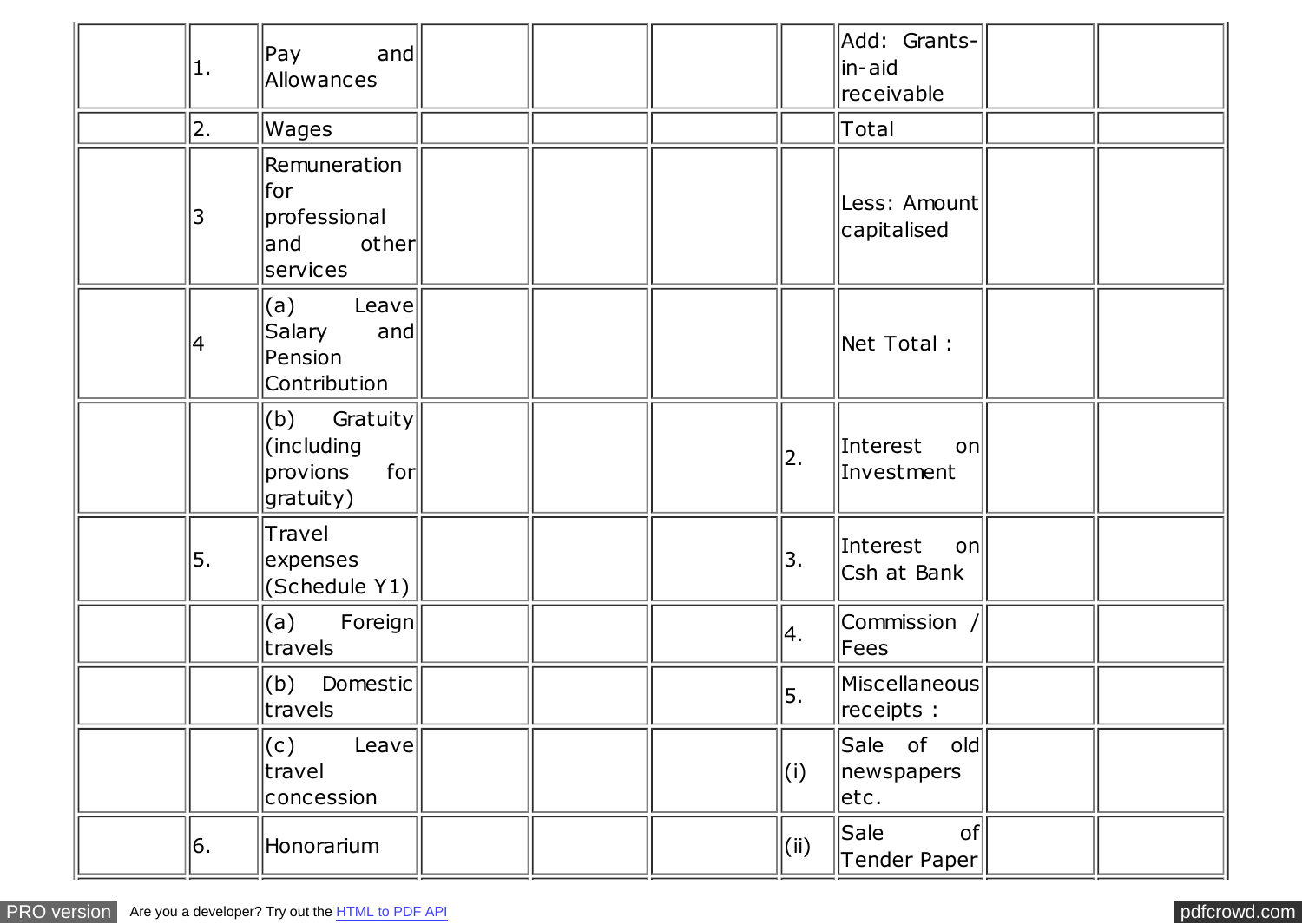| 7.  | Overtime<br>allowances                                                   |  | 6. | $\ $ Provision for $\ $<br>Gratuities<br>$ $ Provision<br>made during<br>the year |  |
|-----|--------------------------------------------------------------------------|--|----|-----------------------------------------------------------------------------------|--|
| 8.  | Medical<br>and<br>Health<br>$\sqrt{c}$<br>facilities                     |  | 7. | Excess<br>of<br>expenditure<br>over Income                                        |  |
| 9.  | Bonus                                                                    |  |    |                                                                                   |  |
| 10. | Other<br>establishment<br>charges                                        |  |    |                                                                                   |  |
| B.  | Administrative<br>other<br> and<br>office<br>expenses                    |  |    |                                                                                   |  |
| 1.  | Meeting<br>Conference<br>etc.                                            |  |    |                                                                                   |  |
| 2.  | Telephone and<br><b>Fx expenses</b>                                      |  |    |                                                                                   |  |
| 3.  | $ $ Rent,<br>rates<br>and taxes                                          |  |    |                                                                                   |  |
| 4.  | $\left\Vert \mathsf{News\ papers}\ \mathsf{/}\right\Vert$<br>periodicals |  |    |                                                                                   |  |
| 5.  | $ $ Advertisement $ $<br>and Publicity                                   |  |    |                                                                                   |  |
| 6.  | Postage<br>and<br>Telegram                                               |  |    |                                                                                   |  |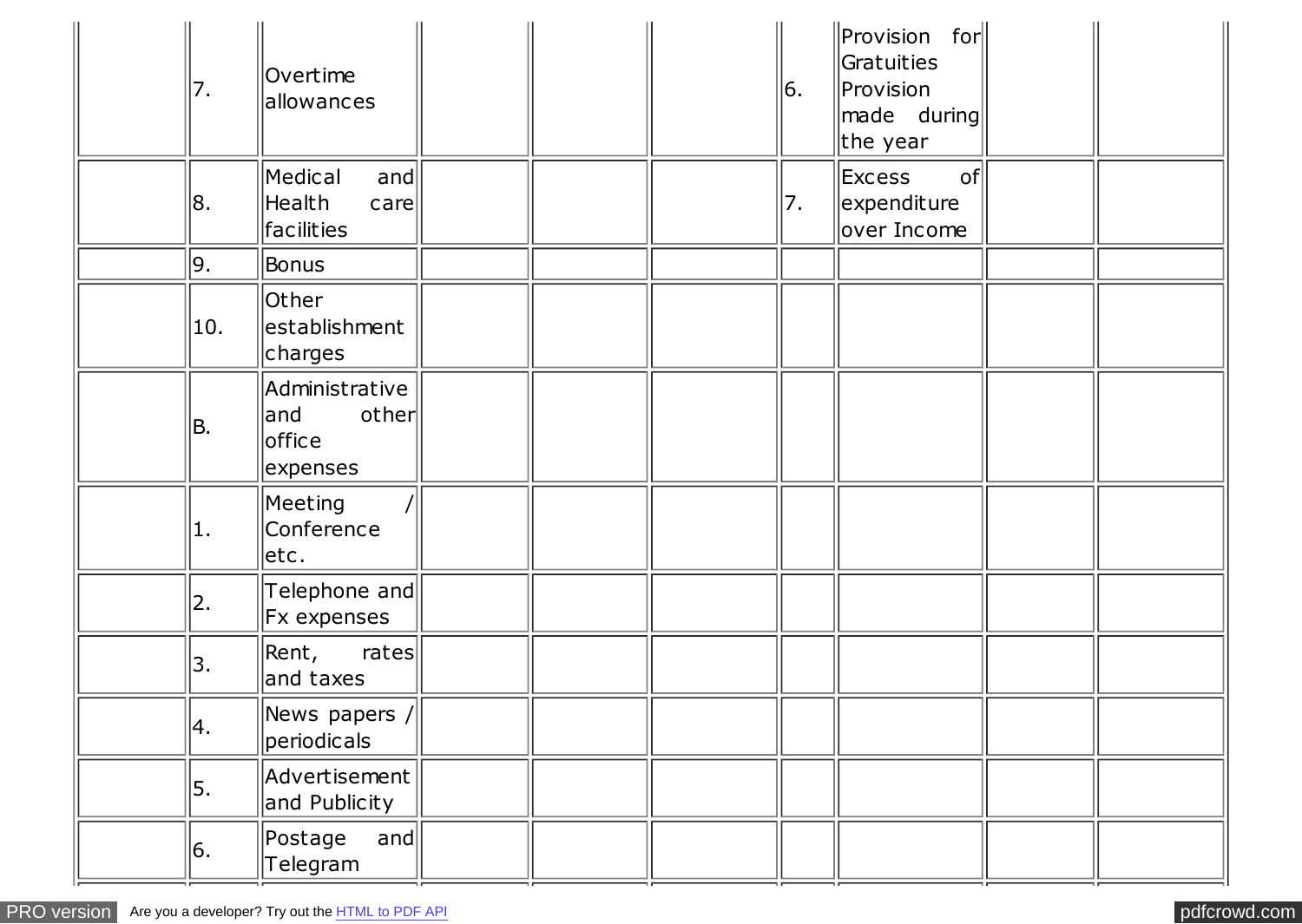| 7. |     | Liveries                                 |  |  |  |  |
|----|-----|------------------------------------------|--|--|--|--|
| 8. |     | Stationery<br>and Printing               |  |  |  |  |
| 9. |     | Publication                              |  |  |  |  |
|    | 10. | Water<br>and<br>Electricity<br>Charges   |  |  |  |  |
|    | 11. | Petrol, Oil and<br>Lubricationg<br>Costs |  |  |  |  |
|    | 12. | hire<br>Vehicles<br>charges              |  |  |  |  |
|    | 13. | Legal<br>expenses                        |  |  |  |  |
|    | 14. | General<br>Insurance<br>charges          |  |  |  |  |
|    | 15. | Members'<br>Meeting fees                 |  |  |  |  |
|    | 16. | Consultancy<br>$\parallel$ fees          |  |  |  |  |
|    | 17. | Training<br>expenses                     |  |  |  |  |
|    | 18. | Hospitality<br>expenses                  |  |  |  |  |
|    | 19. | Audit Fees                               |  |  |  |  |
| C. |     | Repair<br>and<br>Maintenance             |  |  |  |  |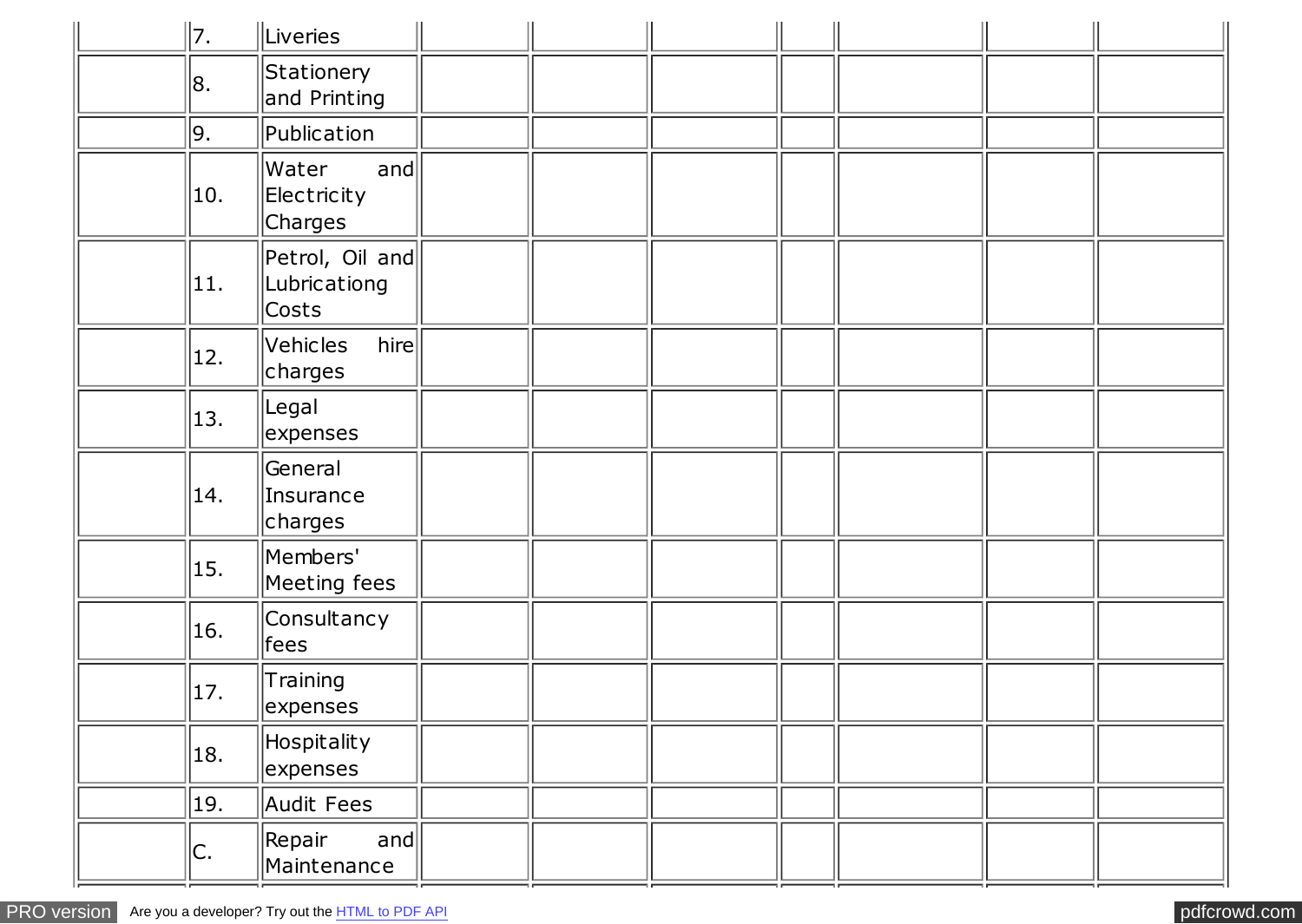|     | Office<br>$\parallel$ (a)<br>Building            |  |  |  |  |
|-----|--------------------------------------------------|--|--|--|--|
|     | $\ $ (b) Machinery<br>and Equipment              |  |  |  |  |
|     | $ c)$ Furniture<br>and Fittings                  |  |  |  |  |
|     | $(d)$ Vehicles                                   |  |  |  |  |
| D.  | Depreciation                                     |  |  |  |  |
| IE. | Miscellaneous<br>expenses                        |  |  |  |  |
| lF. | Exces<br> o f <br>lincome<br>over<br>expenditure |  |  |  |  |

#### **ANNEXURE III**

(See Rule 5)

## Balance Sheet as at 31st March ..................

| <b>Previous</b><br>Year<br>Rs. | <b>Liabilities</b>           |                          | <b>Amount</b><br>Rs. | <b>Previous</b><br>Year<br>Rs. |                       | <b>Assets</b>              | <b>Amount</b><br>Rs. |
|--------------------------------|------------------------------|--------------------------|----------------------|--------------------------------|-----------------------|----------------------------|----------------------|
|                                | Capital Fund                 | $\parallel$ (Schedule I) |                      |                                |                       | Fixes Assets  (Schedule A) |                      |
|                                | Opening Balance              |                          |                      |                                |                       | Investment   (Schedule B)  |                      |
|                                | المصمئط: امام ۸<br>. ام ام ۱ |                          |                      |                                | $\parallel$ Contigent |                            |                      |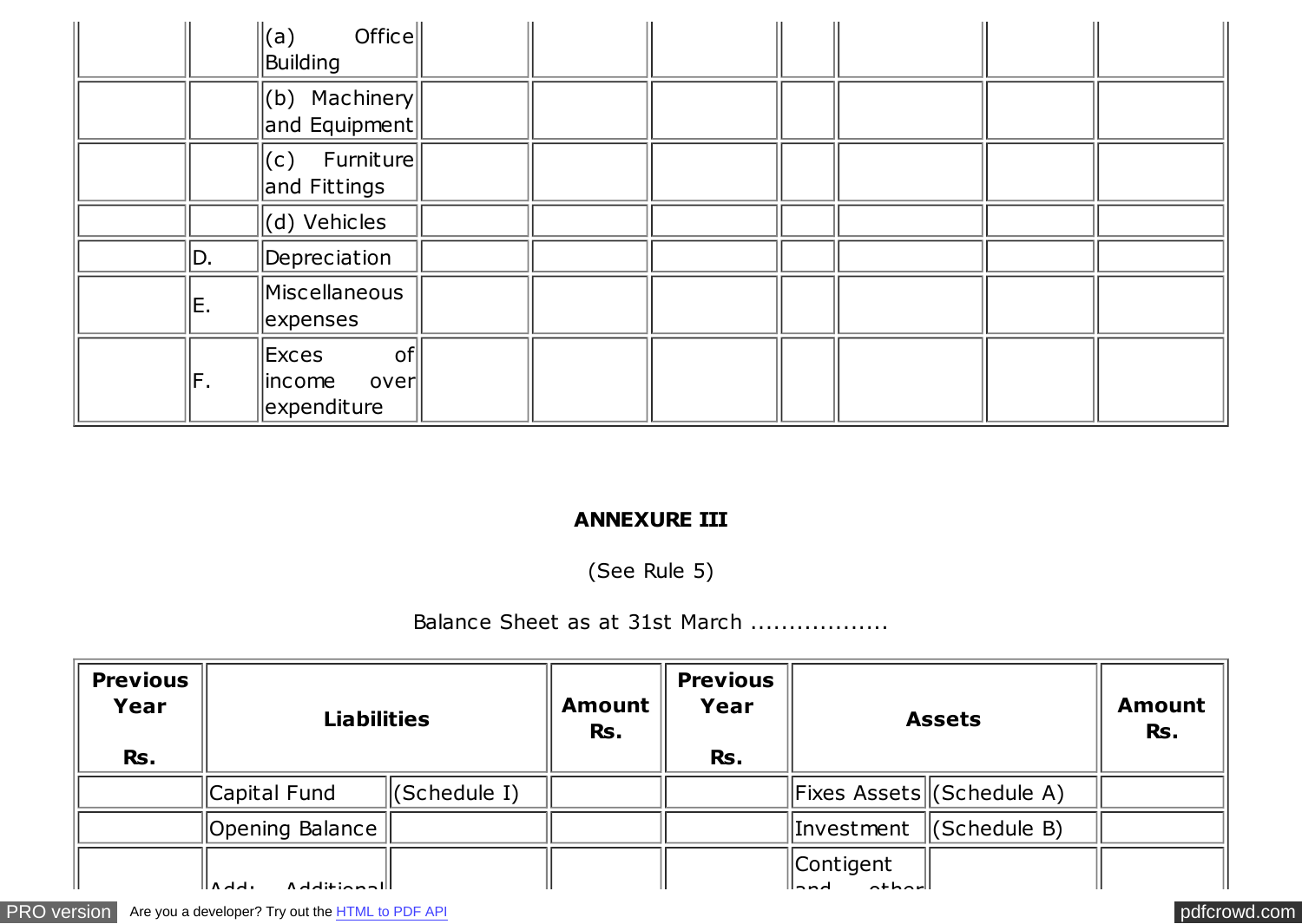| <b>AUUILIUITAI</b><br> AUU <br>during the year                                                                                                                                        |                      |  | <b>Idiu</b><br>Loans<br>and<br>Advances | other (Schedule C) |  |
|---------------------------------------------------------------------------------------------------------------------------------------------------------------------------------------|----------------------|--|-----------------------------------------|--------------------|--|
| Add:(Less)<br>of<br><b>Excess</b><br>$($ or $ $<br>income<br>expenditure over<br>Income)<br>during<br>lthe.<br>year<br>from<br>transferred<br>income<br>and<br>expenditure<br>account |                      |  | Deposits                                | (Schedule D)       |  |
| Loans :                                                                                                                                                                               |                      |  | Provident<br>Funds                      | (Schedule E)       |  |
| Liabilities<br>and<br>Provisions:                                                                                                                                                     |                      |  | Sundry<br>Debtors                       | (Schedule F)       |  |
| Remittances                                                                                                                                                                           | (Schedule 2)         |  | Grants<br>receivable                    | (Schedule G)       |  |
| Provident Funds                                                                                                                                                                       | (Schedule 3)         |  | Closing<br>Balance                      |                    |  |
| Sundry Creditors<br>and<br>liabilities                                                                                                                                                | $other$ (Schedule 4) |  | Cash<br>in<br>Hand                      | (Schedule H)       |  |
| for<br>Provision<br>gratuities                                                                                                                                                        | (Schedule 5)         |  | Cash<br>at<br><b>Bank</b>               | (Schedule I)       |  |
| (for<br>all<br>employees)                                                                                                                                                             |                      |  |                                         |                    |  |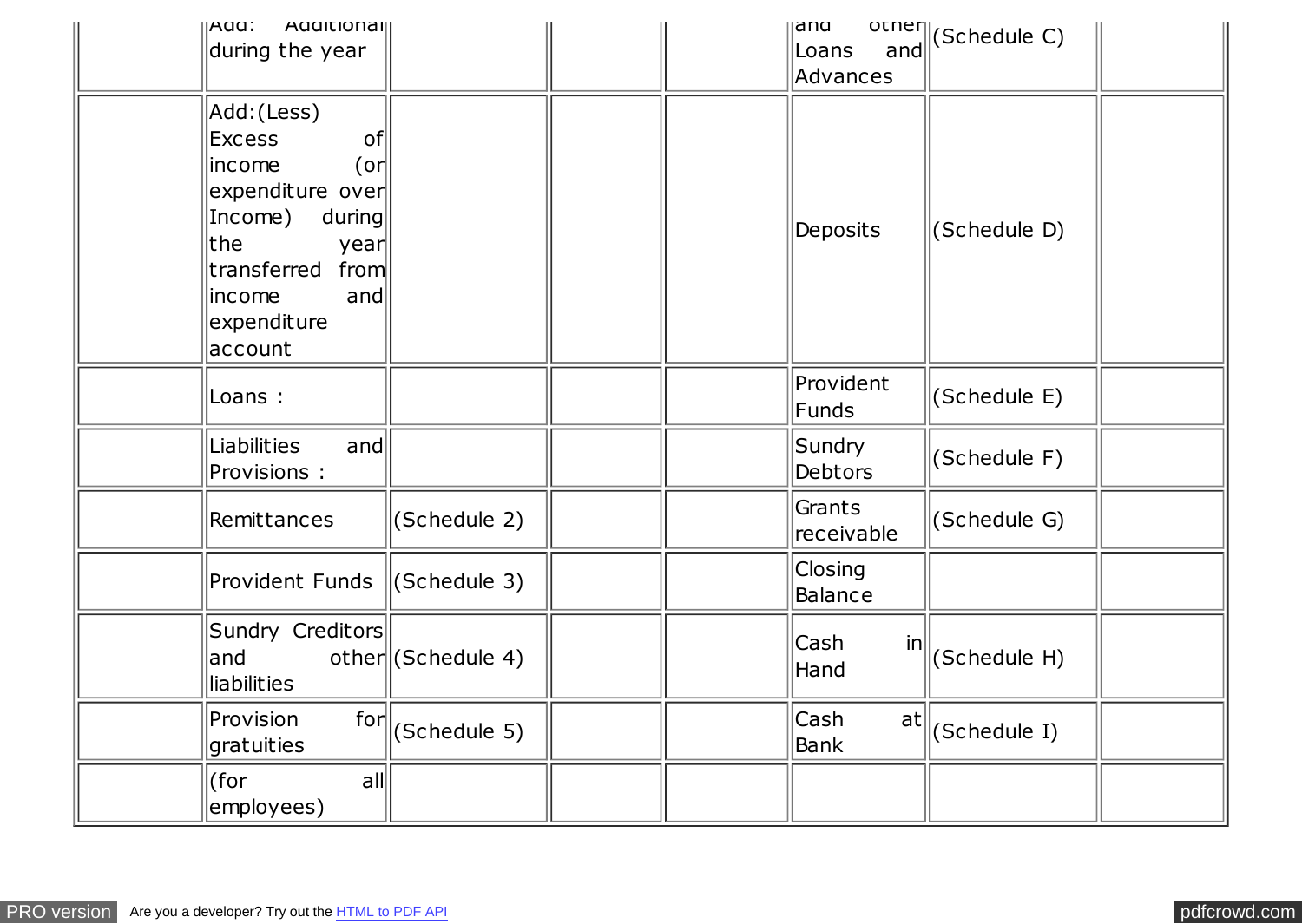### **SCHEDULE 1**

(See Rule 5)

### Capital Fund as on 31st March ..................

|                |                          |                                  |                         |              |                              | (In Rupees)                      |
|----------------|--------------------------|----------------------------------|-------------------------|--------------|------------------------------|----------------------------------|
| SI.<br>No.     | <b>Description</b>       | <b>Opening</b><br><b>Balance</b> | <b>Additions</b>        | <b>Total</b> | <b>Amount</b><br>written off | <b>Closing</b><br><b>Balance</b> |
| 1              | $\overline{\mathbf{2}}$  | $\overline{\mathbf{3}}$          | $\overline{\mathbf{4}}$ | 5            | 6                            | 7                                |
|                | Lane                     |                                  |                         |              |                              |                                  |
| $\overline{2}$ | Building                 |                                  |                         |              |                              |                                  |
| 3              | Furniture and Fixture    |                                  |                         |              |                              |                                  |
| $\overline{4}$ | Machinery & Equipment    |                                  |                         |              |                              |                                  |
| 5              | Motor Vehicles           |                                  |                         |              |                              |                                  |
| 6              | Books and Publications   |                                  |                         |              |                              |                                  |
| 7              | Gifted / Donated Assets  |                                  |                         |              |                              |                                  |
| 8              | Others (to be specified) |                                  |                         |              |                              |                                  |
|                | Total                    |                                  |                         |              |                              |                                  |

#### **SCHEDULE 2**

(See Rule 5)

Capital Fund as on 31st March ..................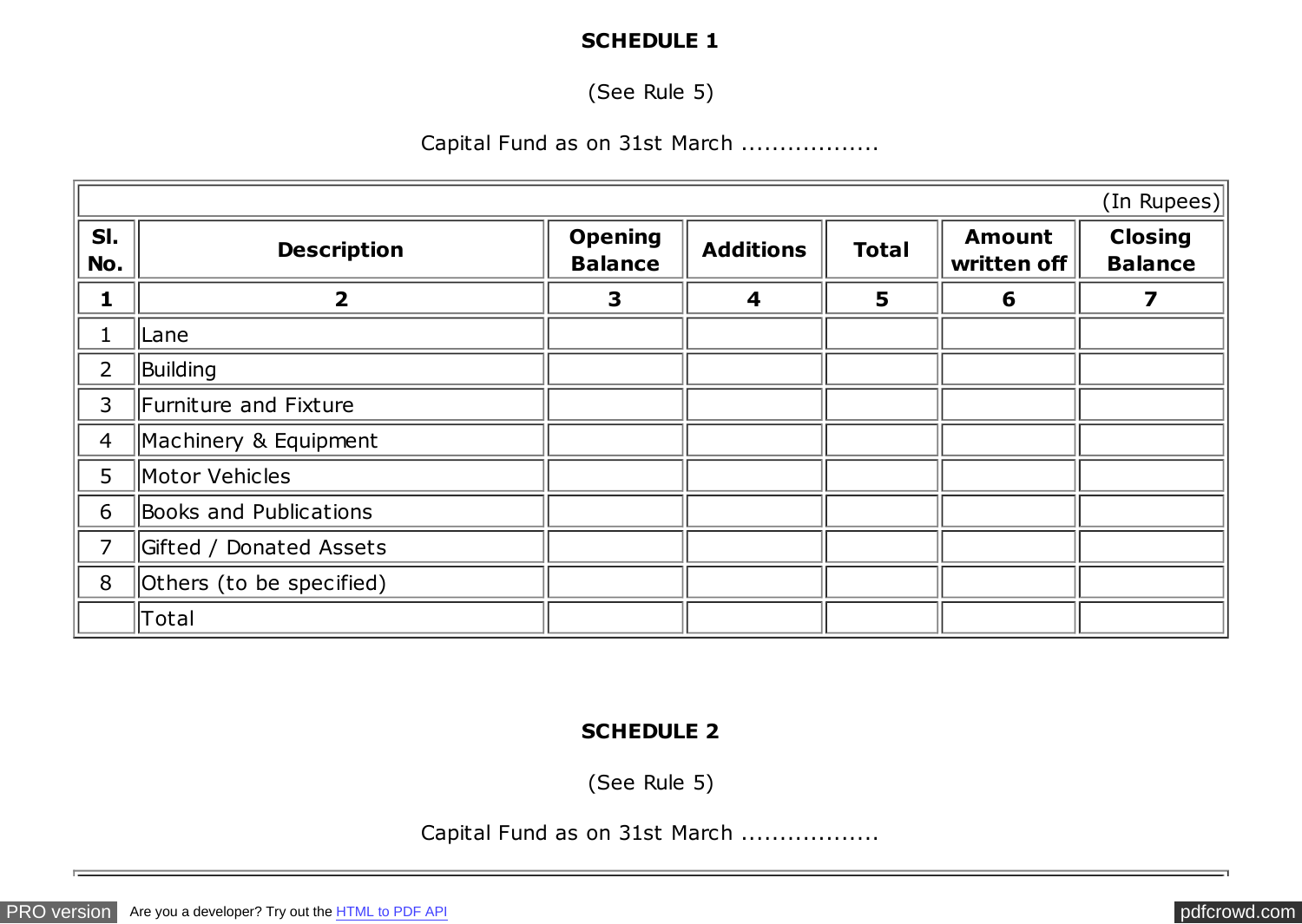(In Rupees)

|                |                                                       |                                  |                  |                             | (In Rupees)                      |
|----------------|-------------------------------------------------------|----------------------------------|------------------|-----------------------------|----------------------------------|
| SI.<br>No.     | <b>Description</b>                                    | <b>Opening</b><br><b>Balance</b> | <b>Additions</b> | <b>Amount</b><br>writen off | <b>Closing</b><br><b>Balance</b> |
|                | $\mathbf{2}$                                          | 3                                | 4                | 5                           | 6                                |
|                | General Provident Fund etc. of Staff on<br>deputation |                                  |                  |                             |                                  |
| $\overline{2}$ | Licence Fee                                           |                                  |                  |                             |                                  |
| 3              | Income Tax                                            |                                  |                  |                             |                                  |
| $\overline{4}$ | Sales Tax                                             |                                  |                  |                             |                                  |
| 5              | Recoveries of loans and advances                      |                                  |                  |                             |                                  |
| 6              | Others (to be specified)                              |                                  |                  |                             |                                  |
|                | Total                                                 |                                  |                  |                             |                                  |

# **SCHEDULE 3**

(See Rule 5)

## Provident as on 31st March ..................

| SI. No. | <b>Description</b>          | <b>Amount</b><br>(Rupees) | (Amount)<br><b>Rupees</b> |
|---------|-----------------------------|---------------------------|---------------------------|
| A       | <b>ISERC Provident Fund</b> |                           |                           |
|         | Opening Balance             |                           |                           |
|         | <b>Subscription</b>         |                           |                           |

[PRO version](http://pdfcrowd.com/customize/) Are you a developer? Try out the **HTML to PDF API [pdfcrowd.com](http://pdfcrowd.com)** pdfcrowd.com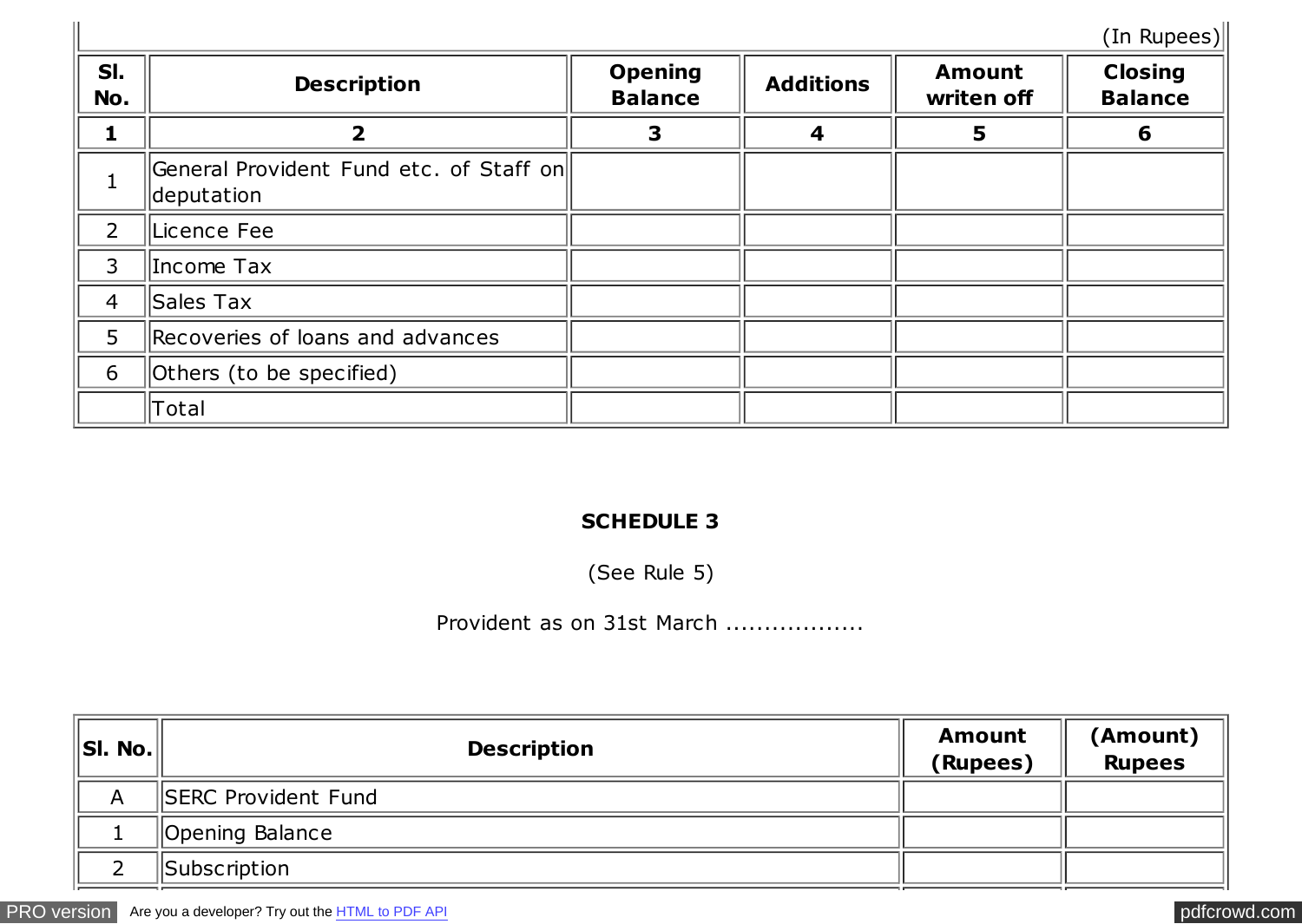| 3              | Recovery of advance                         |  |
|----------------|---------------------------------------------|--|
| $\overline{4}$ | Interest                                    |  |
|                | Total                                       |  |
|                | Less: Advance / Final Payment / Investments |  |
| B              | Pension & Other Retirement Benefits Fund    |  |
| $\mathbf 1$    | Opening Balance                             |  |
| $\overline{2}$ | Pension Fund                                |  |
| 3              | Retirement Benefits Fund                    |  |
| $\overline{4}$ | Interest                                    |  |
|                | Total                                       |  |
|                | Less: Payment / Investment                  |  |
|                | <b>Grand Total</b>                          |  |

## **SCHEDULE 4**

(See Rule 5)

Sundry Creditors and Other Liabilities as on 31st March ...................

| SI.<br>No. | <b>Description</b>                                                  | <b>Opening</b><br><b>Balance</b> | Additions | <b>Total</b> | Repayments | <b>Closing</b><br><b>Balance</b> |  |
|------------|---------------------------------------------------------------------|----------------------------------|-----------|--------------|------------|----------------------------------|--|
|            |                                                                     |                                  |           |              |            |                                  |  |
|            | Security Deposits                                                   |                                  |           |              |            |                                  |  |
|            | Earnest Money Deposits                                              |                                  |           |              |            |                                  |  |
|            | <b>PRO version</b> Are you a developer? Try out the HTML to PDF API |                                  |           |              |            | pdfcrowd.com                     |  |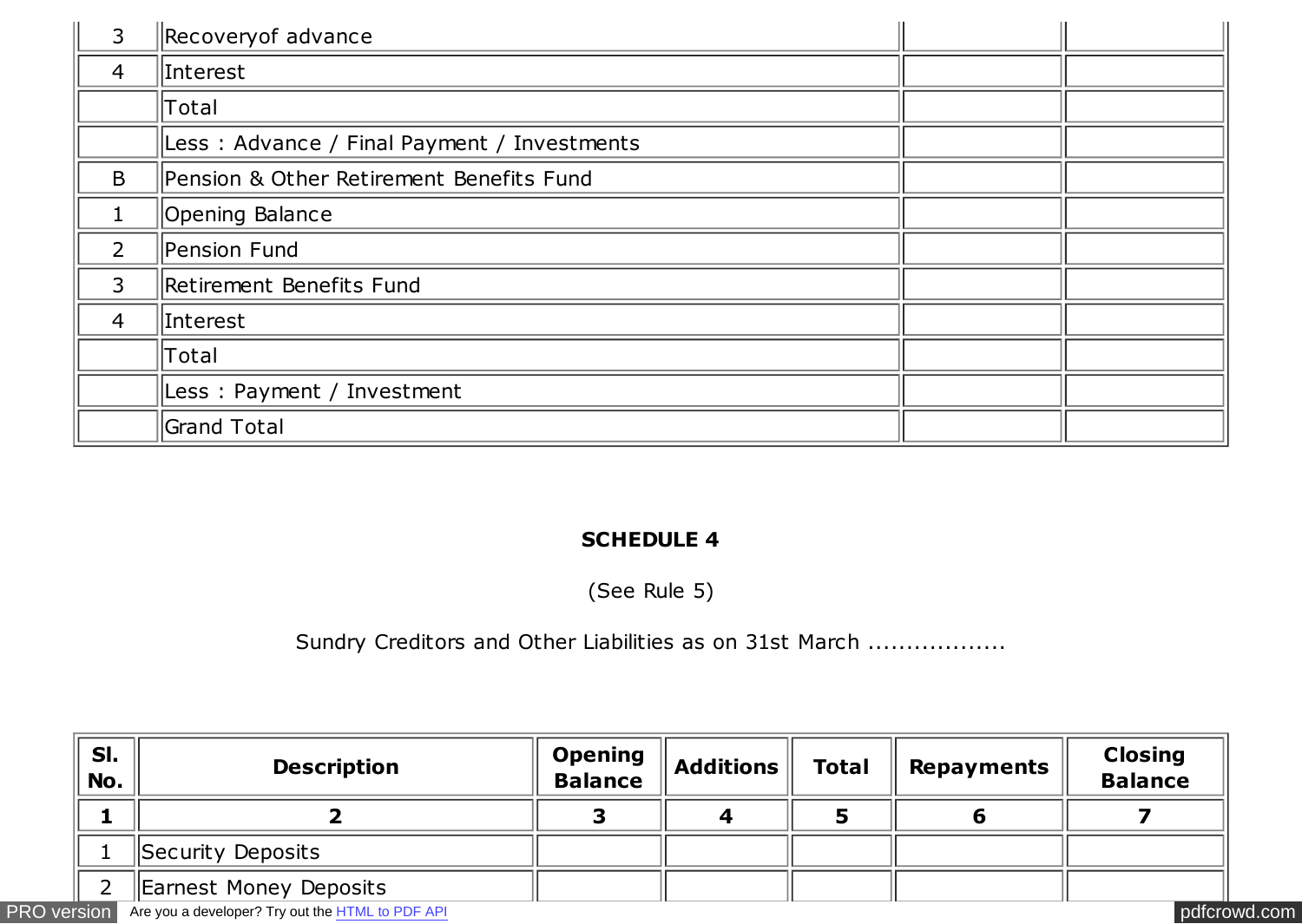|                    | Sundry Creditors                                         |  |  |  |
|--------------------|----------------------------------------------------------|--|--|--|
| $\mathbf{\Lambda}$ | <b>Other Liabilities (to be specified)</b>               |  |  |  |
|                    | Upset grants returnable / refundable  <br>Ito Government |  |  |  |
|                    | 'Total                                                   |  |  |  |

### **SCHEDULE 5**

(See Rule 5)

Provision for Gratuities as on 31st March ..................

| S I. No.       | <b>Description</b>                  | <b>Amount</b><br>(Rupees) | (Amount)<br><b>Rupees</b> |
|----------------|-------------------------------------|---------------------------|---------------------------|
|                | Opening Balance                     |                           |                           |
| $\overline{2}$ | Provision made during this year     |                           |                           |
|                | Total                               |                           |                           |
|                | Less: Payment made during this year |                           |                           |
|                |                                     |                           |                           |
|                |                                     |                           |                           |
|                | 3                                   |                           |                           |
|                | Net Balance                         |                           |                           |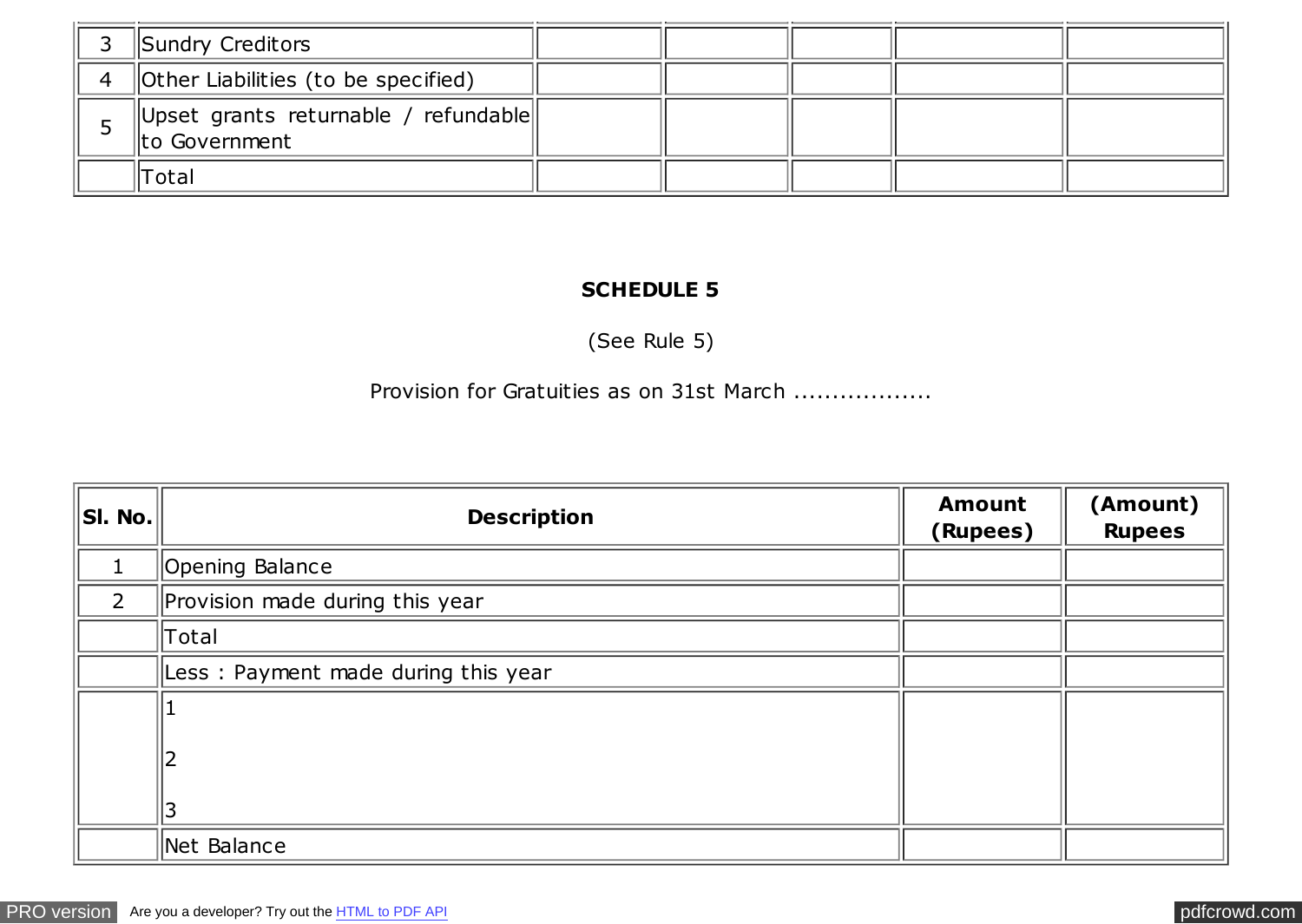### **SCHEDULE A**

(See Rule 5)

### Fixed Assests as on 31st March ..................

| SI.<br>No.      | <b>Particulars of Assets</b>                      | <b>Gross Block</b> |                                        |     |                                                      | <b>Depreciation</b>                      | <b>Net Assets</b>   |                                                     |                     |
|-----------------|---------------------------------------------------|--------------------|----------------------------------------|-----|------------------------------------------------------|------------------------------------------|---------------------|-----------------------------------------------------|---------------------|
|                 |                                                   | <b>Opening</b>     | $ $ Additions/ $ $<br><b>Disposals</b> |     | <b>Upto</b><br>$\ $ Total $\ $ Previous $\ $<br>Year | <b>Addition</b><br>during<br>the<br>Year | <b>Upto</b><br>Year | <b>Upto</b><br> Current  Previous  Current <br>Year | <b>Upto</b><br>Year |
| $\vert(1)\vert$ | (2)                                               | (3)                | (4)                                    | (5) | (6)                                                  | (7)                                      | (8)                 | (9)                                                 | (10)                |
| $ 1\rangle$     | Land                                              |                    |                                        |     |                                                      |                                          |                     |                                                     |                     |
| 2               | Building                                          |                    |                                        |     |                                                      |                                          |                     |                                                     |                     |
| 3               | Furniture and Fixtures                            |                    |                                        |     |                                                      |                                          |                     |                                                     |                     |
| 4               | Machinery and Equipment                           |                    |                                        |     |                                                      |                                          |                     |                                                     |                     |
| 5               | Motor Vehicles                                    |                    |                                        |     |                                                      |                                          |                     |                                                     |                     |
| 6               | <b>Books and Publications</b>                     |                    |                                        |     |                                                      |                                          |                     |                                                     |                     |
| 7               | Gifted / Doneted Assets                           |                    |                                        |     |                                                      |                                          |                     |                                                     |                     |
| 8               | Assets<br>be<br><b>Other</b><br>(to<br>specified) |                    |                                        |     |                                                      |                                          |                     |                                                     |                     |
| 9               | $\vert$ Sub Total (1) to (8)                      |                    |                                        |     |                                                      |                                          |                     |                                                     |                     |
| $ 10\rangle$    | Capital Work in Progress                          |                    |                                        |     |                                                      |                                          |                     |                                                     |                     |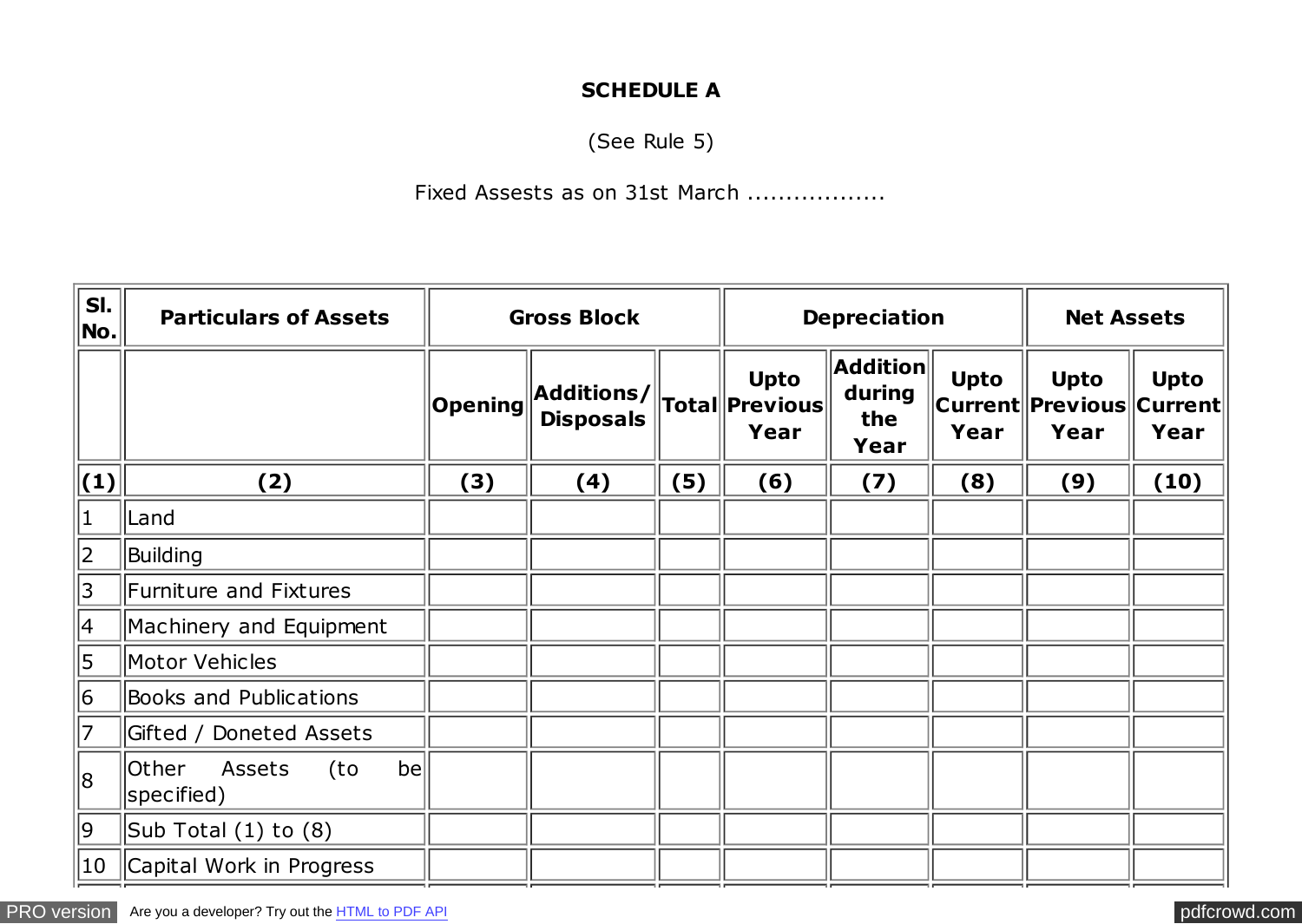| 11 H H<br>.   | $\top$ otal (9=10,<br><b>I</b> Grand   |  |  |  |  |
|---------------|----------------------------------------|--|--|--|--|
| $-14o$<br>--- | <i><u><b>IPrevious</b></u></i><br>Year |  |  |  |  |

### **SCHEDULE B**

(See Rule 5)

Investment as on 31st March ..................

| SI. No.        | <b>Details</b>                                                                       | <b>Amount (Rupees)</b> |
|----------------|--------------------------------------------------------------------------------------|------------------------|
|                | *Fixed Deposits with Bank(s)                                                         |                        |
| 1              | (a) Opening Balance                                                                  |                        |
|                | (b) Investment Made                                                                  |                        |
|                | $(c)$ Investment Encashed                                                            |                        |
|                | (d) Closing Balance                                                                  |                        |
| $\overline{2}$ | Investment in National Savings Certificates / Others Securities (to be<br>sepcified) |                        |
|                | (a) Opening Balance                                                                  |                        |
|                | (b) Investment Made                                                                  |                        |
|                | $(c)$ Investment Encashed                                                            |                        |
|                | $(d)$ Closing Balance                                                                |                        |
|                | Total Balance $[1(d) + 2(d)]$                                                        |                        |
|                | Name of Banks to be mentioned :                                                      |                        |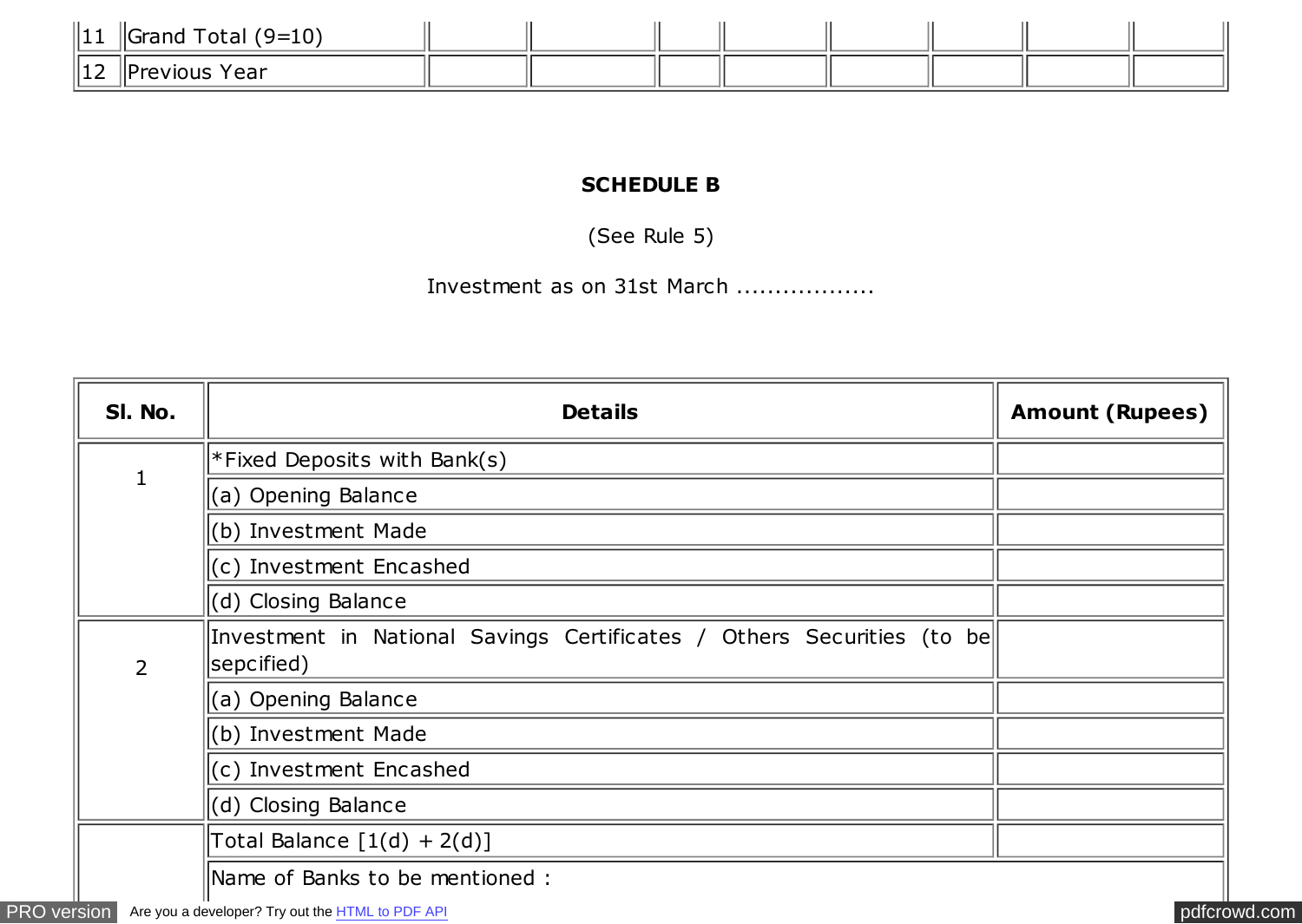| Details of Amount :              |  |
|----------------------------------|--|
| Date of Deposits:                |  |
| $\parallel$ Period of Deposits : |  |
| $\parallel$ Date of Maturity :   |  |
| Rate of Interest                 |  |
| Interest                         |  |

## **SCHEDULE C**

(See Rule 5)

Contingent and Other Loans and Advances as on 31st March ...................

| SI.<br>No.   | <b>Description</b>    | <b>Opening</b><br><b>Balance</b> | <b>Additions</b> | <b>Recoveries and</b><br><b>Adjustments</b> | <b>Closing</b><br><b>Balance</b> |
|--------------|-----------------------|----------------------------------|------------------|---------------------------------------------|----------------------------------|
| $\mathsf{A}$ | Contigent Advance     |                                  |                  |                                             |                                  |
| (a)          | Advance to PWD        |                                  |                  |                                             |                                  |
| (b)          | Advance to DGS and D  |                                  |                  |                                             |                                  |
| (c)          | Advance to Suppliers  |                                  |                  |                                             |                                  |
| (d)          | <b>Other Advances</b> |                                  |                  |                                             |                                  |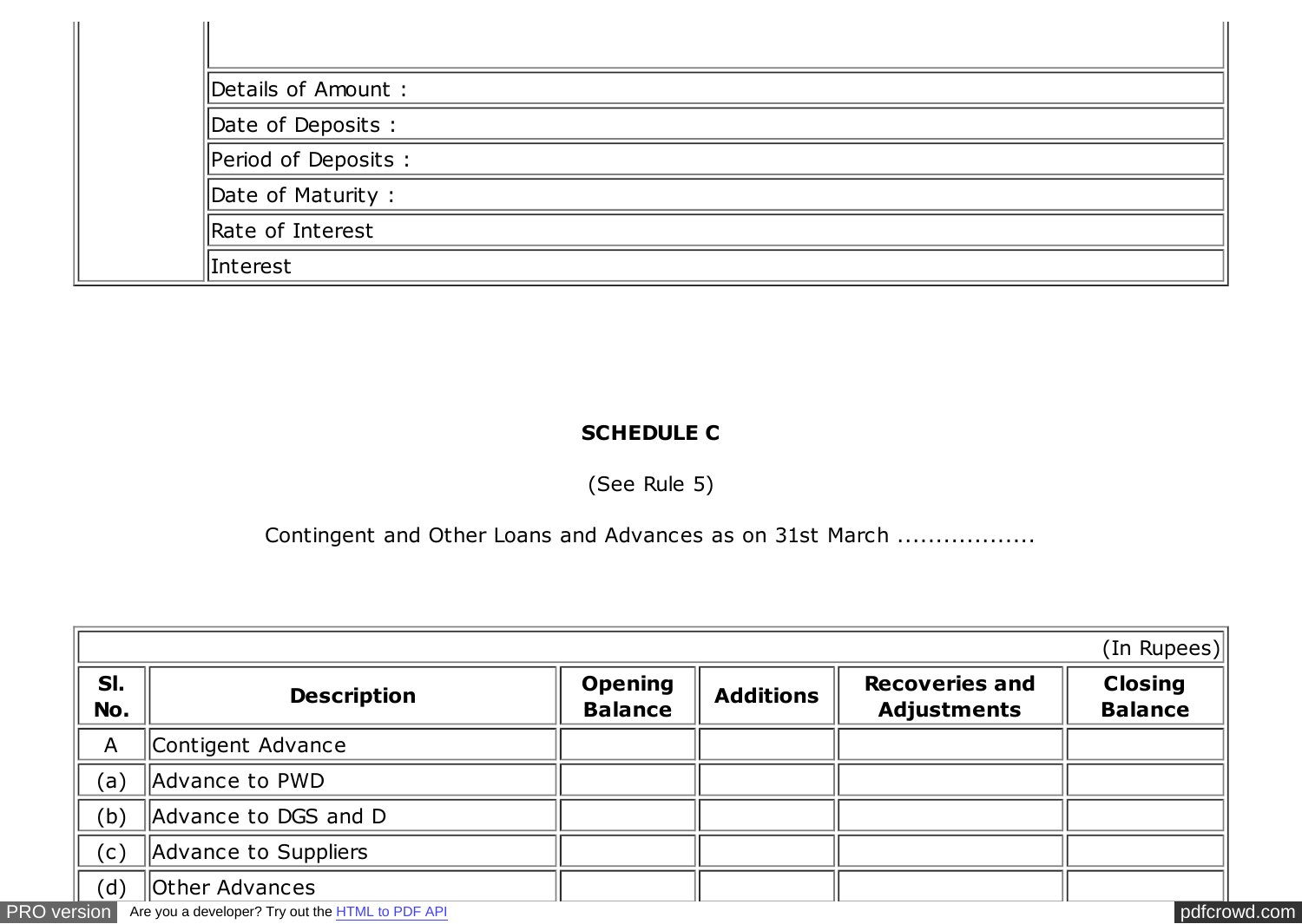|                | Sub-total                        |  |  |
|----------------|----------------------------------|--|--|
| <b>B.</b>      | Advances to Employees            |  |  |
| (a)            | House Building Advance           |  |  |
| (b)            | Motor Car / Computer Advance     |  |  |
| $(\mathsf{c})$ | Scooter (Motor Cycle)            |  |  |
| (d)            | Other Advances                   |  |  |
|                | Sub-total                        |  |  |
|                | Other Advances (to be specified) |  |  |
|                | Total                            |  |  |

### **SCHEDULE D**

(See Rule 5)

# Deposit as on 31st March ..................

|            |                        |                                  |                  |                | (In Rupees)                      |
|------------|------------------------|----------------------------------|------------------|----------------|----------------------------------|
| SI.<br>NO. | <b>Description</b>     | <b>Opening</b><br><b>Balance</b> | <b>Additions</b> | <b>Refunds</b> | <b>Closing</b><br><b>Balance</b> |
|            | Security Deposit       |                                  |                  |                |                                  |
|            | Earnest Money Deposits |                                  |                  |                |                                  |
|            | Any other Deposits     |                                  |                  |                |                                  |

[PRO version](http://pdfcrowd.com/customize/) Are you a developer? Try out th[e HTML to PDF API](http://pdfcrowd.com/html-to-pdf-api/?ref=pdf) [pdfcrowd.com](http://pdfcrowd.com)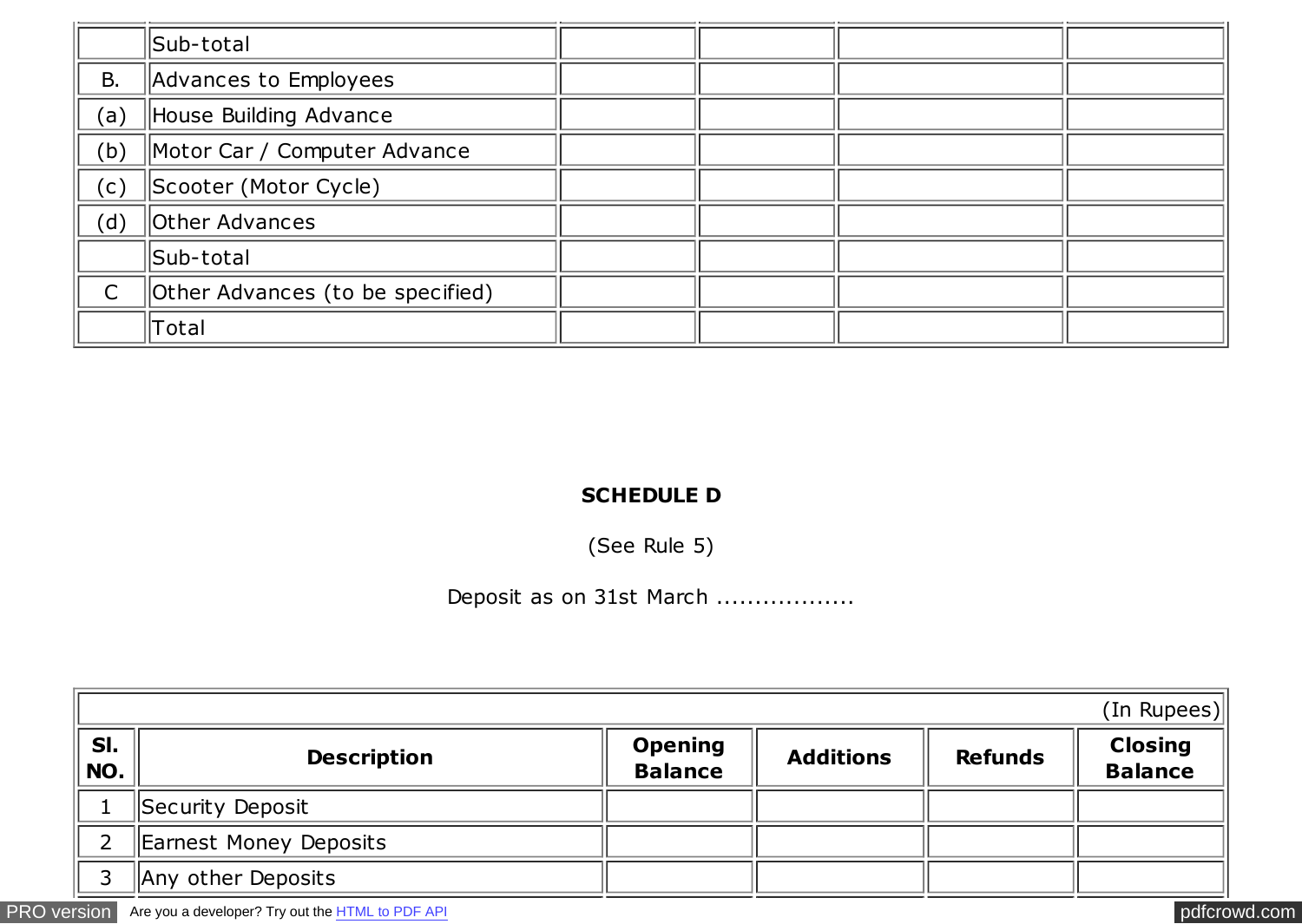## **SCHEDULE E**

(See Rule 5)

### Provident Fund as on 31st March ..................

| SI. No. | <b>Description</b>                    | <b>Amount (Rupees)</b> |
|---------|---------------------------------------|------------------------|
|         | WBERC Contributory Provident Fund     |                        |
|         | Opening Balance                       |                        |
| A       | Add: Investments made during the year |                        |
|         | Less Investment encashed              |                        |
|         | Balance                               |                        |
| B       | Others (To be specified)              |                        |

### **SCHEDULE F**

(See Rule 5)

### Sundry Debtors as on 31st March .................

|                    |                                                  |                                  |                  |                    | (In Rupees)                      |
|--------------------|--------------------------------------------------|----------------------------------|------------------|--------------------|----------------------------------|
| SI.<br>No.         | <b>Description</b>                               | <b>Opening</b><br><b>Balance</b> | <b>Additions</b> | <b>Adjustments</b> | <b>Closing</b><br><b>Balance</b> |
| <b>PRO</b> version | Are you a developer? Try out the HTML to PDF API |                                  |                  |                    | pdfcrowd.com                     |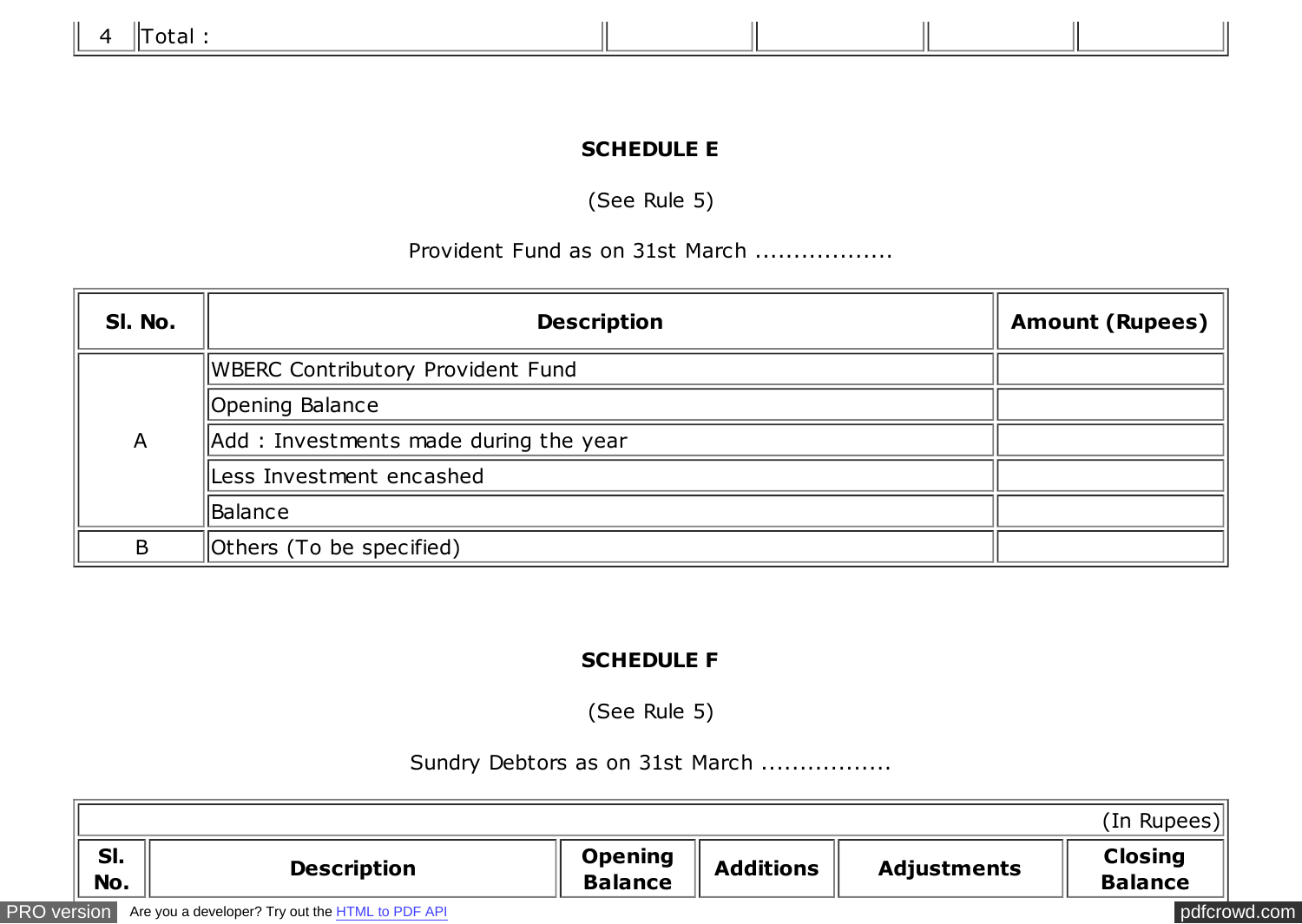| E<br>╌ | $\parallel$ Total : |  |  |
|--------|---------------------|--|--|

#### **SCHEDULE G**

(See Rule 5)

### Grants Receivable as on 31st March ..................

| SI. No. | <b>Description</b>                    | <b>Amount (Rupees)</b> | <b>Amount (Rupees)</b> |
|---------|---------------------------------------|------------------------|------------------------|
|         | From Government of West Bengal        |                        |                        |
|         | Opening Balance                       |                        |                        |
|         | Claim for the Year                    |                        |                        |
|         | Less: Grant Received during this Year |                        |                        |
|         | Гotal                                 |                        |                        |

#### **SCHEDULE H**

(See Rule 5)

Cash in Hand as on 31st March ..................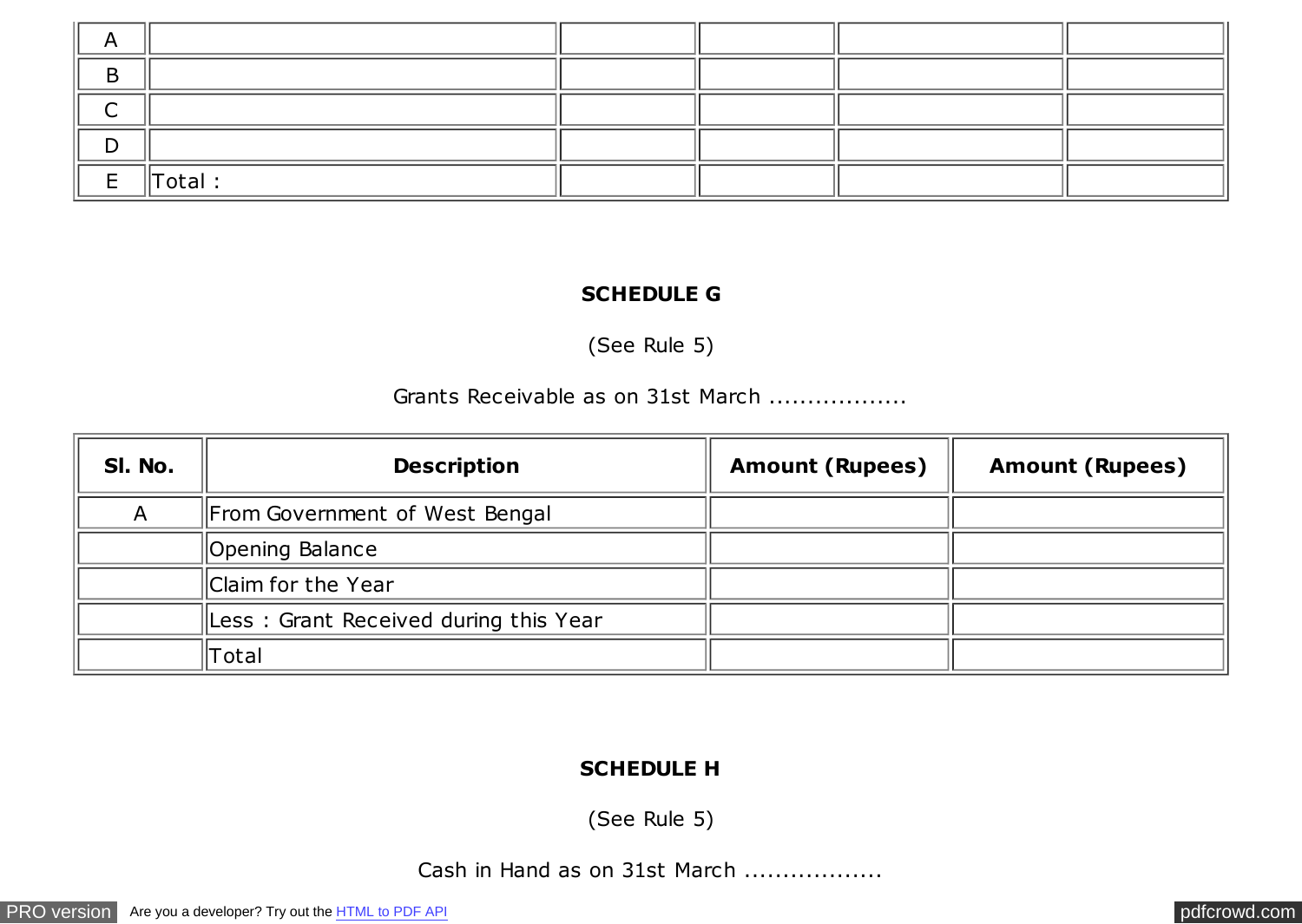| SI. No. | <b>Description</b>          | Amount(Rs.) |
|---------|-----------------------------|-------------|
|         | Salary                      |             |
|         | <b>Travelling Allowance</b> |             |
| っ       | Contingencies               |             |
| 4       | Office Expenses             |             |
|         | Others                      |             |
|         | Total                       |             |

### **SCHEDULE I**

(See Rule 5)

## Cash in Bankas on 31st March ..................

| SI. No. | <b>Description</b>   | Amount(Rs.) |
|---------|----------------------|-------------|
|         | Salary               |             |
| ∍       | Travelling Allowance |             |
|         | Contingencies        |             |
| 4       | Office Expenses      |             |
|         | <b>Others</b>        |             |
|         | $\ $ Total           |             |

### **SCHEDULE J**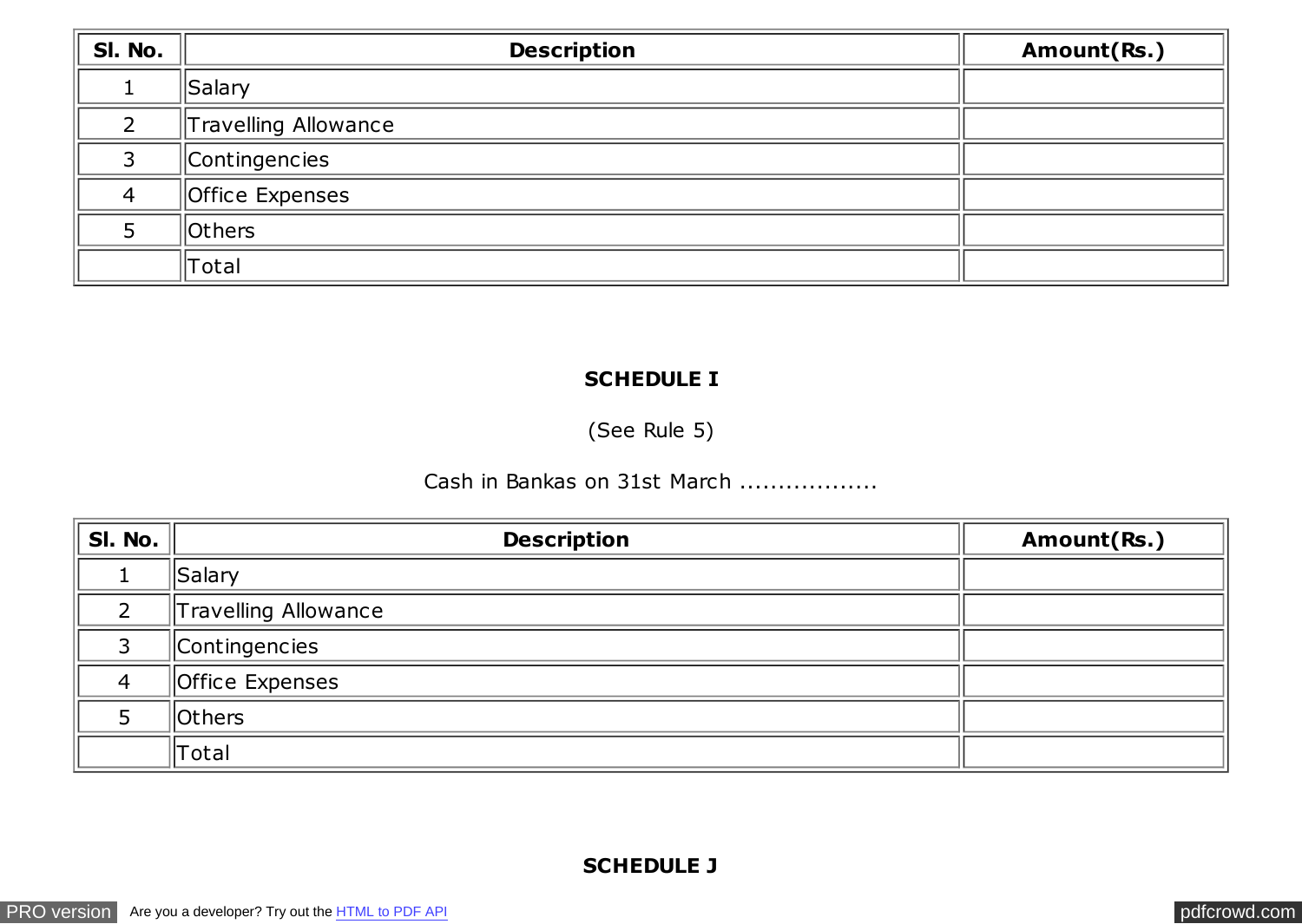### (See Rule 5)

Significant Accounting Policies / Notes to Accounts :

Significant Accounting Policies / Notes to Accounts required to be appended to Annual Statement of Acconts :

(i) Significant acconting policies (item if any accounted for one cash basis, fixed assets and inventory valuation etc .)

(ii) In the notes on accounts non-applicability of Income Tax on the surplus of the organization, exemption from statutory enactment, treatment of contingent liabilities etc. may be indicated in this schedule.

(iii) Significant Acconting Policies and Notes on Accounts will form part of accounts and should be appended as a separate schedule referred to in the accounts.

## **SCHEDULE X**

(See Rule 5)

### Establishment Charges as on 31st March .................

|                     |                                                                                                                           |                                   |                 |              | (In Rupees)  |
|---------------------|---------------------------------------------------------------------------------------------------------------------------|-----------------------------------|-----------------|--------------|--------------|
| SI.<br>$ $ No . $ $ | <b>Particulars of Expenditure</b>                                                                                         | <b>Chairperson</b><br>and Members | <b>Officers</b> | <b>Staff</b> | <b>Total</b> |
| (i)                 | $\parallel$ Pay and Allowances                                                                                            |                                   |                 |              |              |
|                     | (ii) $\ W \text{ages}\ $                                                                                                  |                                   |                 |              |              |
|                     | $\ $ Remuneration for professional and<br>$\frac{1}{\sqrt{2}}$ (iii) $\left\  \frac{1}{\sqrt{2}} \right\ $ other services |                                   |                 |              |              |
|                     | and<br>salary<br>pension                                                                                                  |                                   |                 |              |              |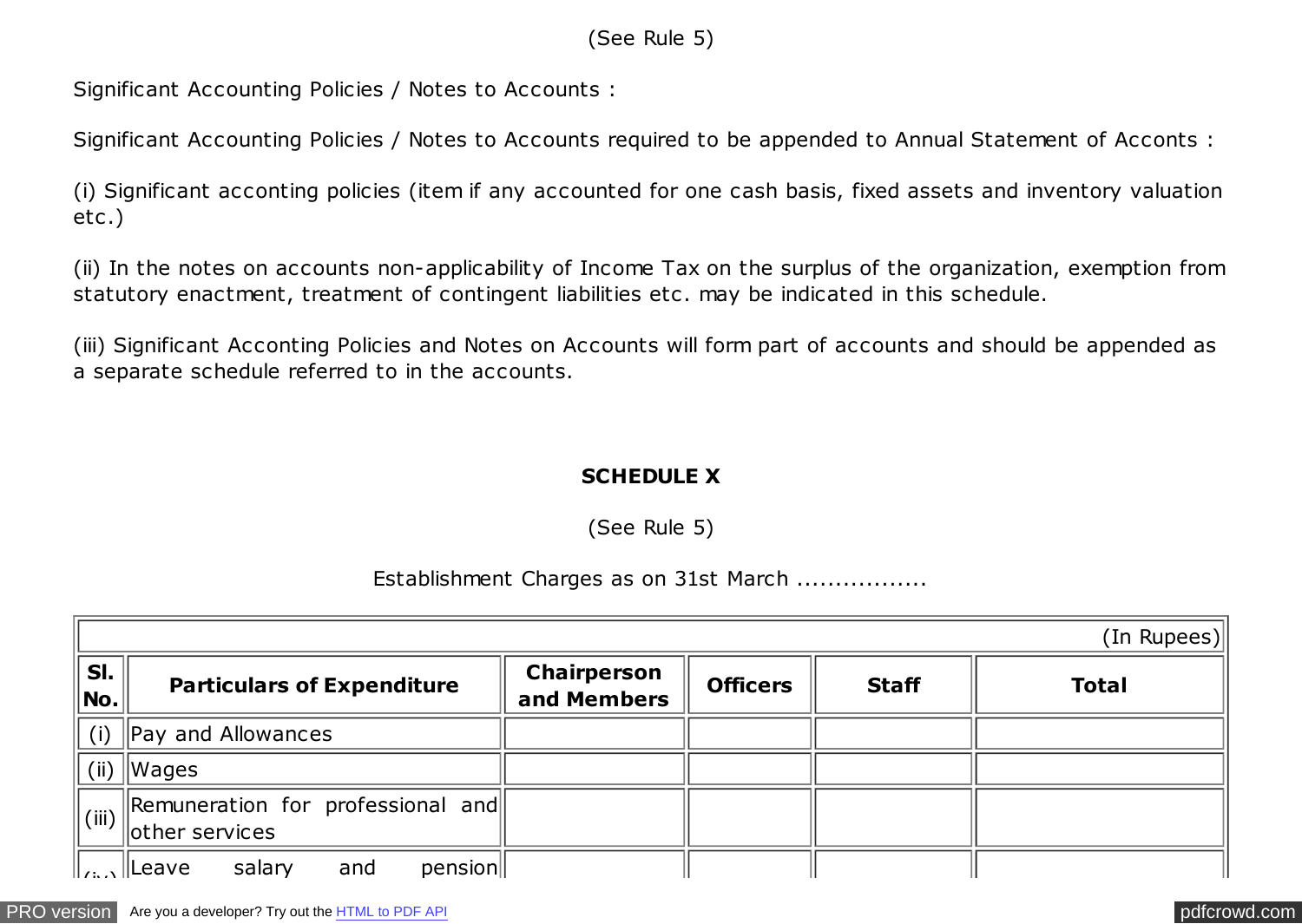| .<br>1 I V |  |  |  |
|------------|--|--|--|
|            |  |  |  |

### **SCHEDULE Y**

(See Rule 5)

# Travel Expenses as on 31st March ..................

|         |                                   |                                          |                 |                             | (In Rupees) |
|---------|-----------------------------------|------------------------------------------|-----------------|-----------------------------|-------------|
| SI. No. | <b>Particulars of Expenditure</b> | <b>Chairperson and</b><br><b>Members</b> | <b>Officers</b> | <b>Staff</b> Total          |             |
|         |                                   |                                          | (i)             | $^{\prime}$ iii $^{\prime}$ | (iv)        |
| (a)     | Domestic Travel                   |                                          |                 |                             |             |
| (b)     | Foreign Travel                    |                                          |                 |                             |             |
| (c)     | Leave Travelling Concession       |                                          |                 |                             |             |
|         | Total                             |                                          |                 |                             |             |

### **SCHEDULE X1**

(See Rule 5)

Establishment Charges as on 31st March ..................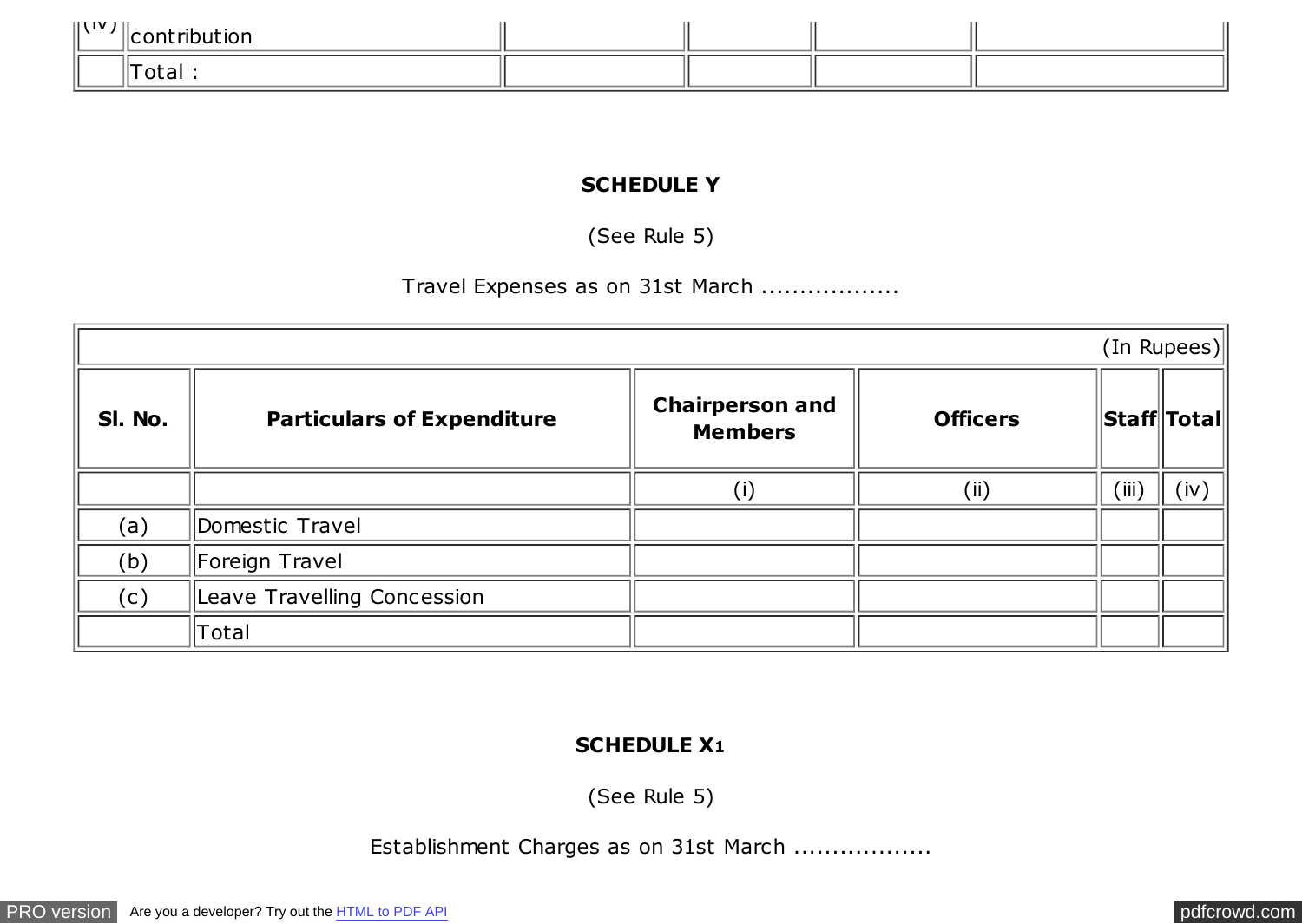## (Including Provisions)

|         |                                   |                                          |                 |       | (In Rupees)                |
|---------|-----------------------------------|------------------------------------------|-----------------|-------|----------------------------|
| SI. No. | <b>Particulars of Expenditure</b> | <b>Chairperson and</b><br><b>Members</b> | <b>Officers</b> |       | $\ $ Staff $\ $ Total $\ $ |
|         |                                   | $(\sf{i})$                               | (i)             | (iii) | (iv)                       |
| (a)     | Domestic Travel                   |                                          |                 |       |                            |
| (b)     | Foreign Travel                    |                                          |                 |       |                            |
| (c)     | Leave Travelling Concession       |                                          |                 |       |                            |
|         | Total                             |                                          |                 |       |                            |

#### **SCHEDULE Y1**

(See Rule 5)

## Travelling Expenses as on 31st March ..................

## (Including Provisional)

| (In Rupees) |                                   |                                          |                 |                             |     |  |  |  |
|-------------|-----------------------------------|------------------------------------------|-----------------|-----------------------------|-----|--|--|--|
| SI. No.     | <b>Particulars of Expenditure</b> | <b>Chairperson and</b><br><b>Members</b> | <b>Officers</b> | $\ $ Staff $\ $ Total $\ $  |     |  |  |  |
|             |                                   |                                          | (ii)            | $^{\prime}$ iii $^{\prime}$ | (iv |  |  |  |
| (a)         | Domestic Travel                   |                                          |                 |                             |     |  |  |  |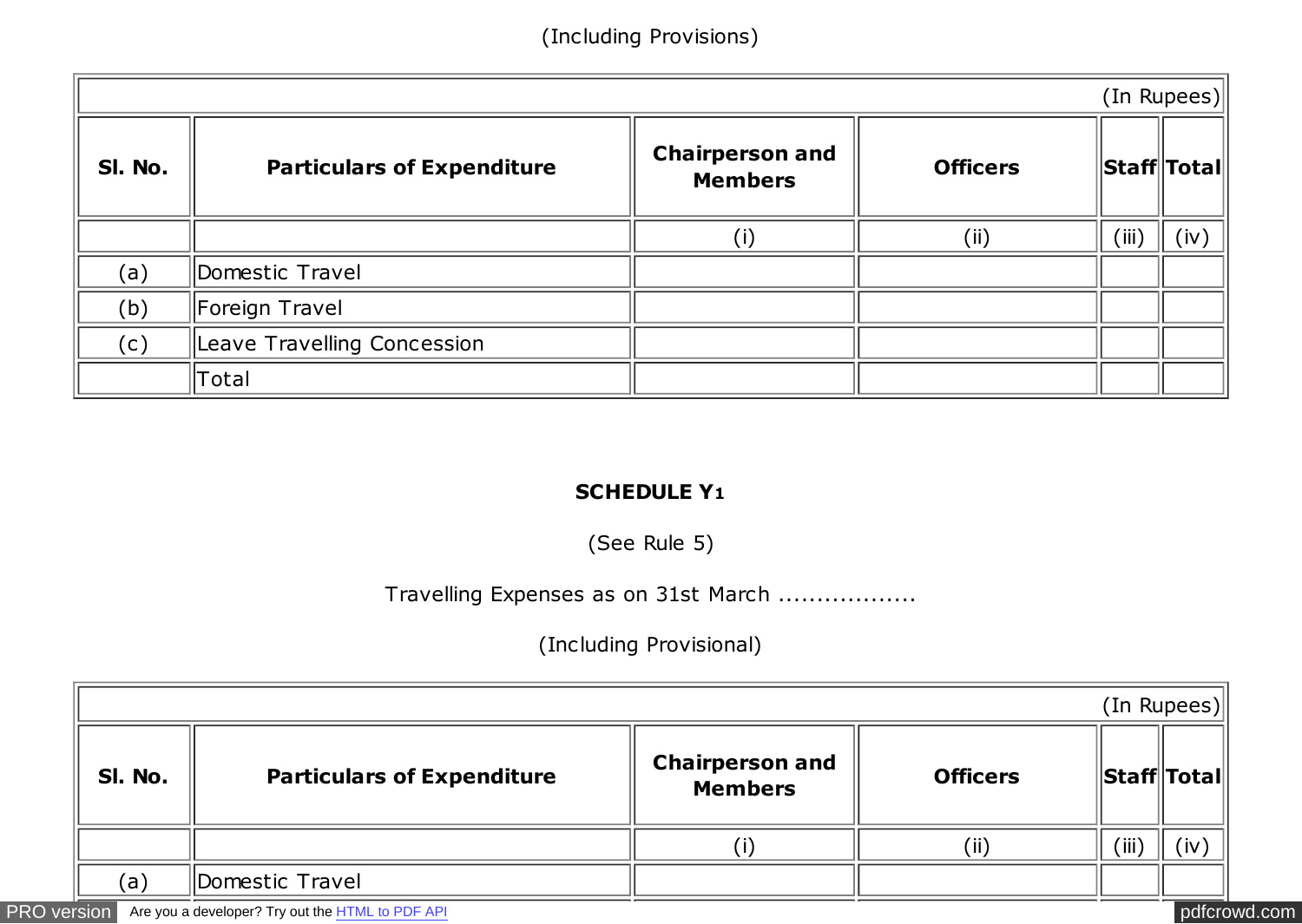| (b)         | Foreign Travel              |  |  |
|-------------|-----------------------------|--|--|
| $\sim$<br>ັ | Leave Travelling Concession |  |  |
|             | Total                       |  |  |

### **ANNEXURE IV**

(See Rule 6)

List of Books / Records to be maintained :

- 1. Cash Book (Double Column)
- 2. Bill Register
- 3. Cheque Register
- 4. Application of Allotment Register (Detailed Head wise) wuch as Registers for Pay Bills, T.A. Bills, Office Expenses, Different Advances Bills, Medical Reimbursement Bills, P.o.L.(Vehicle wise) Repairing Bills, etc .
- 5. Stock Register for Stationery Articles
- 6. T.A. / L.T.C. Bill Register
- 7. Pay Acquittance Roll
- 8. Montlhy / Annual Expenditure Statement
- 9. G.P.F. Register for Gr. "D" Staff
- 10. G.P.F. Advance Register
- 11. Electricity Bill Payment Register
- 12. Telephone Bill Payment Register
- 13. House Building Loan Register
- 14. Personal Ledger for all Advances paid to the Employees
- 15. Stock Book for Money Receipt Book
- 16. Stock Book for Service Postage Stamps
- 17. General Ledger
- 18. Fixed Assets (Gross Block) Register
- 19. Sundry Creditors Ledger